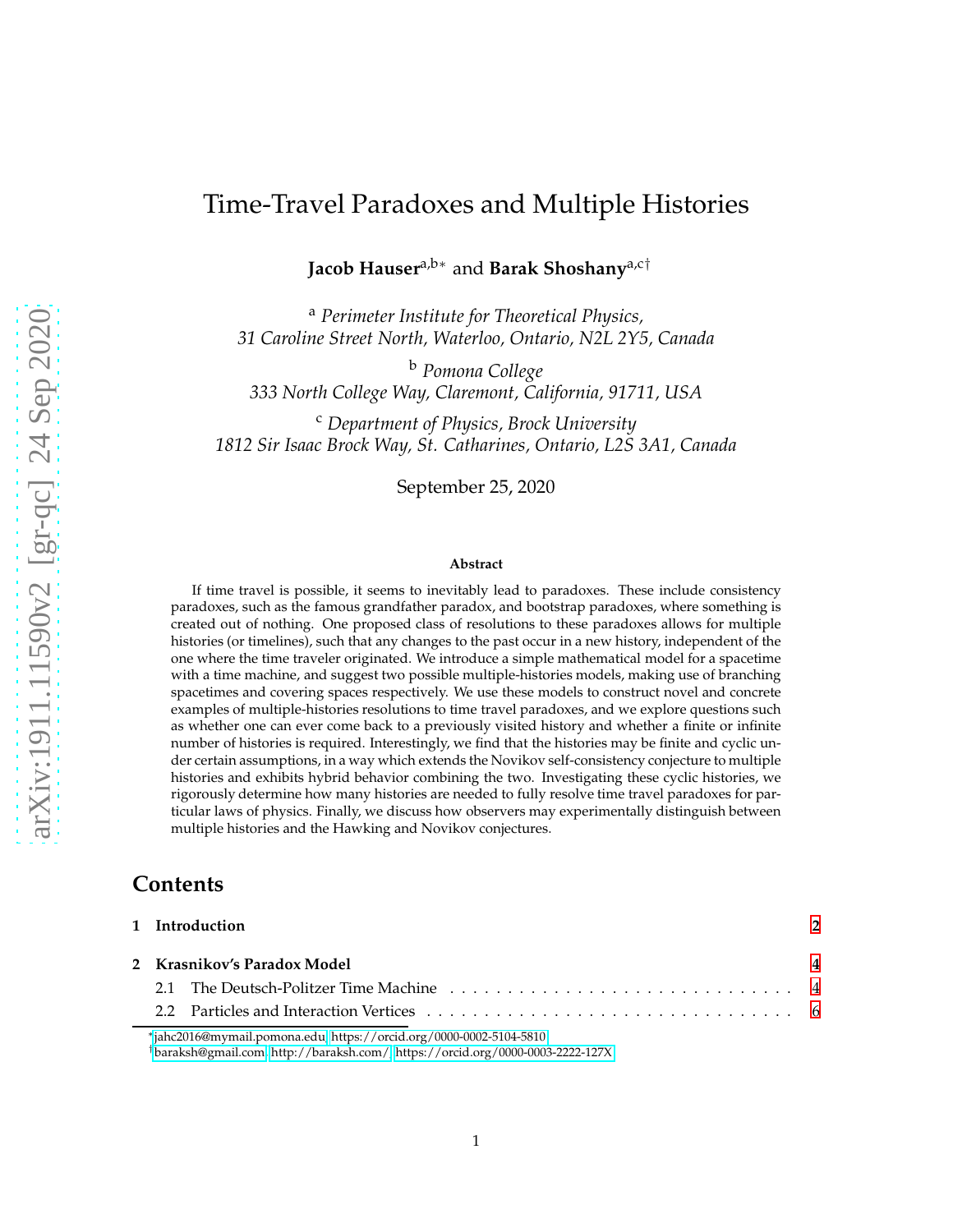| 3                 | <b>Generalizing the Model</b>       |                                                             |   |  |
|-------------------|-------------------------------------|-------------------------------------------------------------|---|--|
|                   | 3.1                                 |                                                             | 8 |  |
|                   | 3.2                                 |                                                             | 9 |  |
|                   | 3.3                                 |                                                             | 9 |  |
| 4                 | The Case of Unlimited Histories     |                                                             | 9 |  |
| 5                 | The Case of Finite Cyclic Histories | 13                                                          |   |  |
|                   | 5.1                                 | How Many Histories Are Required to Resolve Paradoxes? 15    |   |  |
|                   | 5.2                                 |                                                             |   |  |
| 6                 | <b>Analysis of Our Model</b><br>22  |                                                             |   |  |
|                   | 6.1                                 |                                                             |   |  |
|                   | 6.2                                 | Revisiting Previous Histories and the Novikov Conjecture 24 |   |  |
|                   | 6.3                                 |                                                             |   |  |
| 7                 | <b>Summary and Future Plans</b>     | 26                                                          |   |  |
| 8                 | Acknowledgments                     | 27                                                          |   |  |
| <b>References</b> |                                     |                                                             |   |  |

# <span id="page-1-0"></span>**1 Introduction**

The theory of general relativity, which describes the curvature of spacetime and how it interacts with matter, has been verified to very high precision over the last 100 years. As far as we can tell, general relativity seems to be the correct theory of gravity, at least in the regimes we can test. However, within this theory there exist certain spacetime geometries which feature *closed timelike curves (CTCs)* or, more generally*, closed causal<sup>[1](#page-1-1)</sup> curves (CCCs),* thus allowing the violation of causality [\[1,](#page-26-2) [2,](#page-26-3) [3,](#page-27-0) [4\]](#page-27-1). The fact that these geometries are valid solutions to Einstein's equations of general relativity indicates crucial gaps in our understanding of gravity, spacetime, and causality.

Wormhole spacetimes and cosmological models admitting CTCs were first explored in the decades following the discovery of general relativity [\[5,](#page-27-2) [6,](#page-27-3) [7\]](#page-27-4). Although these spacetimes were clearly unphysical – the wormholes were non-traversable, and the cosmologies unrealistic – they were followed, several decades later, by *traversable wormholes*, *warp drives*, and other spacetimes potentially supporting time travel [\[8,](#page-27-5) [9,](#page-27-6) [10,](#page-27-7) [11,](#page-27-8) [12,](#page-27-9) [13\]](#page-27-10).

These exotic geometries which allow violations of causality almost always violate the *energy conditions* [\[14\]](#page-27-11), a set of assumptions imposed by hand and thought to ensure that matter sources in general relativity are "physically reasonable". However, it is unclear whether or not these conditions themselves are justified, as many realistic physical models – notably, quantum fields – also violate some or all of the energy conditions.

In this paper, we consider two types of causality violations: *consistency paradoxes* and *bootstrap paradoxes*. A familiar example of a consistency paradox is the *grandfather paradox*, where a time traveler prevents their own birth by going to the past and killing their grandfather before he met their grandmother. This then means that the time traveler, having never been born, could not have gone back in time to prevent their own birth in the first place.

<span id="page-1-1"></span><sup>&</sup>lt;sup>1</sup>Here, by "causal" we mean either timelike or null.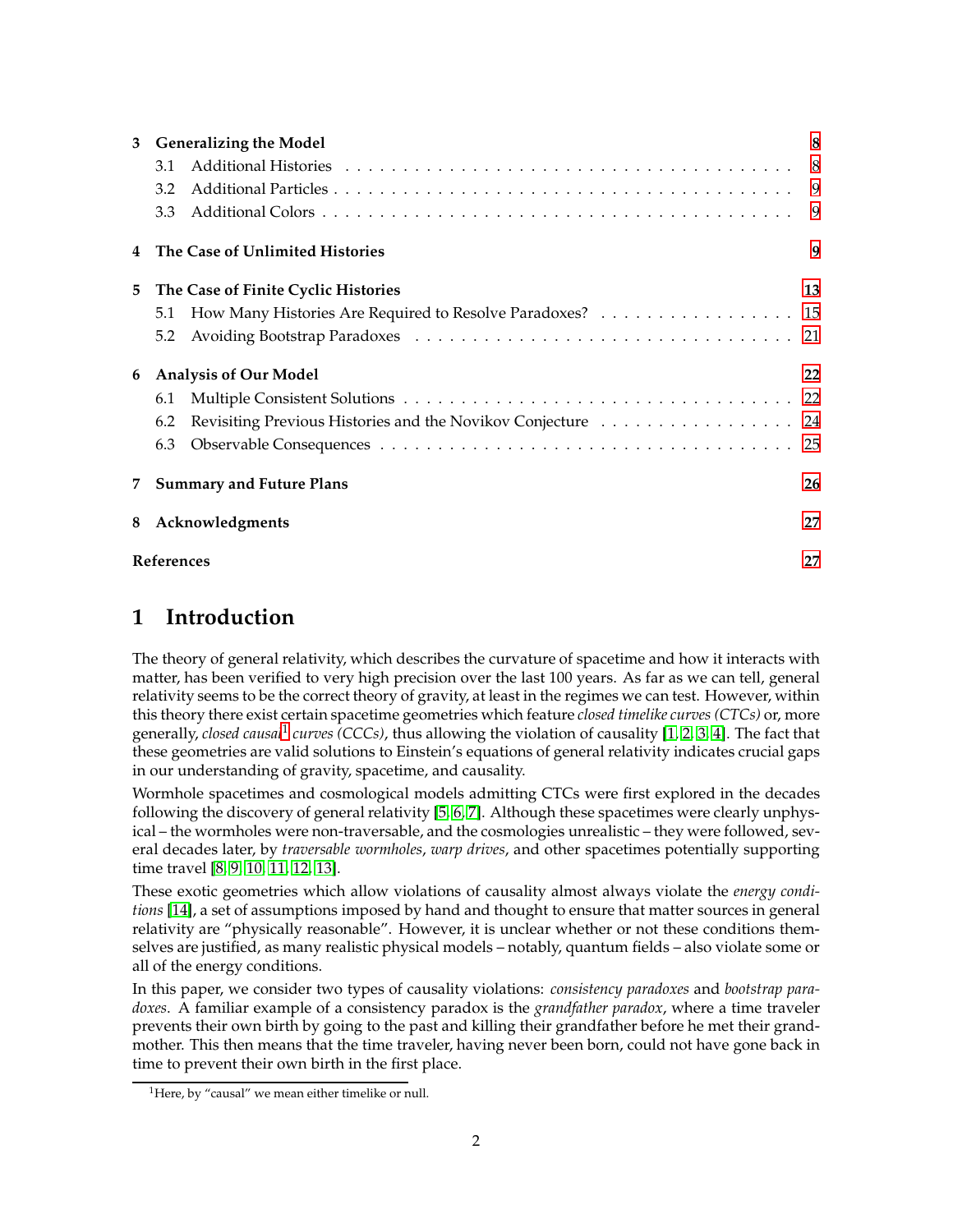More precisely, we define a consistency paradox as the absence of a consistent evolution for appropriate initial conditions under appropriate laws of physics. Following Krasnikov [\[15\]](#page-27-12), "appropriate initial conditions" are those defined on a spacelike hypersurface in a *causal region* of spacetime – that is, a region containing no CTCs – and "appropriate laws of physics" are those which respect locality and which allow consistent evolutions for all initial conditions in entirely causal spacetimes.

Bootstrap paradoxes arise when certain information or objects exist only along CTCs, and thus appear to be created from nothing. These are classified by some as *pseudo-paradoxes* because, unlike consistency paradoxes, they do not indicate any physical contradictions arising from reasonable assumptions [\[3\]](#page-27-0). Nevertheless, they might make one feel slightly uncomfortable. Information in a bootstrap paradox has no clear origin and does not appear to be conserved, and events can occur which are impossible to predict from data in a causal region of spacetime<sup>[2](#page-2-0)</sup>. Therefore, we explore these pseudo-paradoxes as well, identifying the situations in which they do or do not occur in our models.

There exist several paths for addressing the potential causality violations arising from such spacetimes [\[2\]](#page-26-3). Two of these rely on quantum effects to resolve time travel paradoxes. The *Hawking Chronology Protection Conjecture* simply suggests that "the laws of physics do not allow the appearance of [CTCs]" [\[17\]](#page-27-13). Under this conjecture, quantum effects or other laws of physics ensure that the geometry of spacetime cannot be manipulated to allow CTCs. Deutsch's quantum time travel model, also known as D-CTCs, resolves paradoxes by modifying quantum mechanics such that the equation of motion is no longer unitary nor linear in the presence of CTCs [\[18\]](#page-27-14).

Two other approaches address causality violations without necessarily appealing to quantum effects. The *Novikov Self-Consistency Conjecture* holds that "the only solutions to the laws of physics that can occur locally in the real universe are those which are globally self-consistent" [\[19\]](#page-27-15). Thus, whether or not CTCs are physically allowed, they can never cause valid initial conditions to evolve in a causalityviolating fashion. The *multiple-histories* (or *multiple-timelines*) approach encompasses models which resolve time travel paradoxes by allowing events to occur along different distinct histories.

In this paper, we seek to understand and resolve causality violations classically, so the latter two approaches are of particular interest. In the context of the Novikov conjecture, many systems which at first glance appear to contain consistency paradoxes have in fact been shown to support consistent solutions for all initial conditions [\[20,](#page-27-16) [21\]](#page-27-17). Nevertheless, clear paradoxes have been formulated which are incompatible with the Novikov conjecture. In particular, Krasnikov used a toy model with a specific set of physical laws in a causality-violating spacetime to develop such a paradox in [\[15\]](#page-27-12). As one of very few concrete examples of true time travel paradoxes in the literature, Krasnikov's model is a natural environment for us to explore the multiple-histories approach.

This exploration serves two purposes. First, the multiple-histories approach has traditionally been presented as a *branching spacetime* model, utilizing non-Hausdorff[3](#page-2-1) (or perhaps non-locally-Euclidean [\[22\]](#page-28-0)) manifolds to allow distinct futures with shared pasts [\[23,](#page-28-1) [24\]](#page-28-2). However, the actual mechanics of resolving paradoxes using a branching spacetime has been underdeveloped in the literature, and such constructions present considerable mathematical challenges. Therefore, by constructing two explicit multiple-histories models – one mimicking a branching spacetime and the other utilizing *covering spaces* – we provide concrete examples of the multiple-histories approach.

Second, by demonstrating that these multiple-histories models can prevent the appearance of consistency paradoxes entirely, we show that a Novikov-like conjecture may hold over multiple histories, reconciling the incompatibility between Krasnikov's model and Novikov's conjecture. In particular, this extended Novikov conjecture holds for certain multiple-histories resolutions containing CTCs

<span id="page-2-0"></span><sup>2</sup>Even in the absence of consistency paradoxes, CTCs occur in causality-violating regions and thus behind a *Cauchy horizon* [\[16\]](#page-27-18). Consider a wormhole whose mouths are surrounded by vacuum and separated more in time than in space. Then an object may, at any time, emerge from the earlier mouth and travel to the later mouth along a CTC, in a way unpredictable from outside the causality-violating region.

<span id="page-2-1"></span><sup>&</sup>lt;sup>3</sup>A topology satisfies the *Hausdorff condition* (or "is Hausdorff") if and only if for any two distinct points  $x_1 \neq x_2$  there exist two open neighborhoods  $\mathcal{O}_1 \ni x_1$  and  $\mathcal{O}_2 \ni x_2$  such that  $\mathcal{O}_1 \cap \mathcal{O}_2 = \emptyset$ .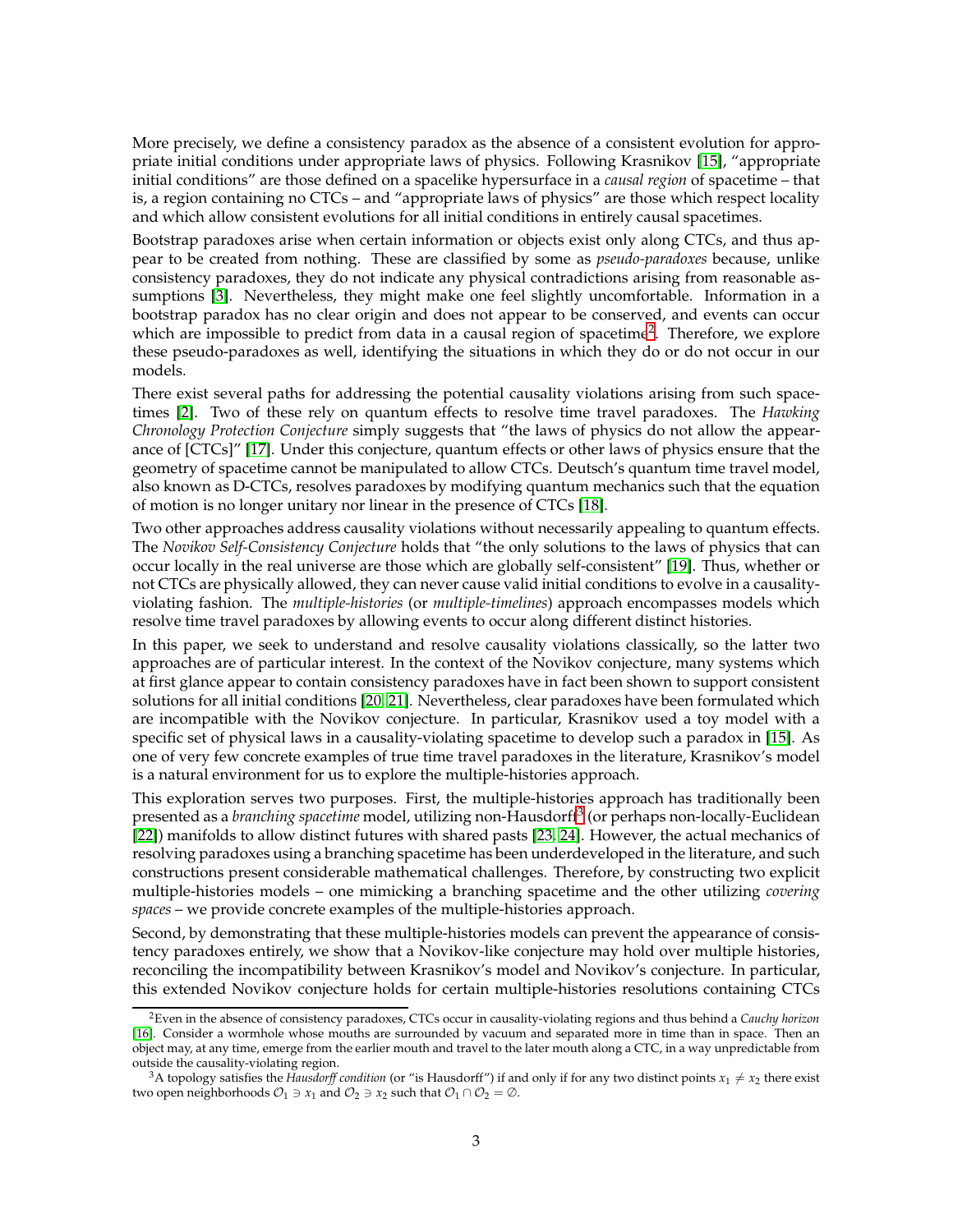spanning a finite number of histories. From this perspective, the traditional Novikov conjecture is preserved when paradoxes are absent using only one history.

This paper is organized as follows. First, in Chapter [2,](#page-3-0) we describe the twisted Deutsch-Politzer time machine and Krasnikov's paradox model. Then, in Chapter [3,](#page-7-0) we generalize this model by allowing for additional histories, additional particles, and additional particle "colors".

In Chapter [4](#page-8-2) we describe our two models of multiple histories, branching spacetimes and covering spaces, in more detail. We show how they both prevent the appearance of consistency and bootstrap paradoxes for any number of particles and colors when an unlimited number of histories is allowed, such that every instance of time travel leads to a new history, and a time traveler may never return to a previous history.

In Chapter [5](#page-12-0) we further leverage the covering space model to determine whether a finite number of histories could be sufficient to resolve time travel paradoxes, and if so, how many histories are needed. We prove several useful mathematical results, and find a condition on the number of histories required to resolve paradoxes given the number of colors – that the number of histories must be divisible by the number of colors. We also show that, although consistency paradoxes are resolved, bootstrap paradoxes still exist if the histories are cyclic – but they can be avoided by reinterpreting the particle interactions in our model.

In Chapter [6](#page-21-0) we analyze several aspects of our multiple-histories models. We discuss how, even if the histories are cyclic, an extended Novikov conjecture can still hold over a closed causal curve connecting all of the histories together, resulting in physical observations combining those expected from the Novikov conjecture with those found in multiple-histories resolutions. Furthermore, we explore how it might be possible to experimentally distinguish – at least in principle – between the Hawking, Novikov, branching, and covering space scenarios.

Finally, in Chapter [7](#page-25-0) we summarize our results and suggest avenues for future exploration.

### <span id="page-3-1"></span><span id="page-3-0"></span>**2 Krasnikov's Paradox Model**

#### **2.1 The Deutsch-Politzer Time Machine**

An early attempt at formalizing a consistency paradox was proposed by Polchinski: perhaps a billiard ball traversing a wormhole time machine might emerge in the past and collide with its past self, ensuring that it cannot enter the wormhole in the first place. However, Echeverria, Klinkhammer, and Thorne found an infinite set of consistent solutions for many reasonable initial conditions, thus showing that this system in fact possesses no paradoxes [\[20\]](#page-27-16). Furthermore, it has been shown that no paradoxes exist even when considering more general physical possibilities [\[25\]](#page-28-3).

A similar construction was attempted using the *Deutsch-Politzer (DP) space* [\[18,](#page-27-14) [26\]](#page-28-4) in [\[27\]](#page-28-5), and although this construction was shown to be flawed in [\[28\]](#page-28-6), a modification of this construction known as the *twisted Deutsch-Politzer (TDP) space* was used in [\[15,](#page-27-12) [3\]](#page-27-0) to construct a more compelling paradox. In 1+1 spacetime dimensions with coordinates  $(t, x)$ , the DP space is constructed by associating the line  $(1, x)$  with  $(-1, x)$  for  $-1 < x < 1$  in Minkowski space. The TDP space is constructed in an analogous way, by instead associating the line  $(1, x)$  with  $(-1, -x)$  for  $-1 < x < 1$ . This means that particles entering the line at  $t = 1$  will emerge at  $t = -1$  "twisted", that is, with their spatial orientation inverted. In both cases, the associated lines act as mouths of a wormhole. The DP and TDP spaces are illustrated in Figures [1](#page-4-0) and [2.](#page-4-1)

In both spacetimes, there must be singularities at  $(t, x) = (\pm 1, \pm 1)$ , as these points cannot be included without violating the Hausdorff condition [\[3\]](#page-27-0). At all other points, the spacetimes are flat, and we can use the same coordinates we used in the original Minkowski space, as long as we recognize that  $(1, x)$  and  $(-1, \pm x)$  (with plus in the case of DP and minus in the case of TDP) refer to the same points for −1 < *x* < 1 [\[26\]](#page-28-4). In this paper, we will ignore the presence of the singularities for the sake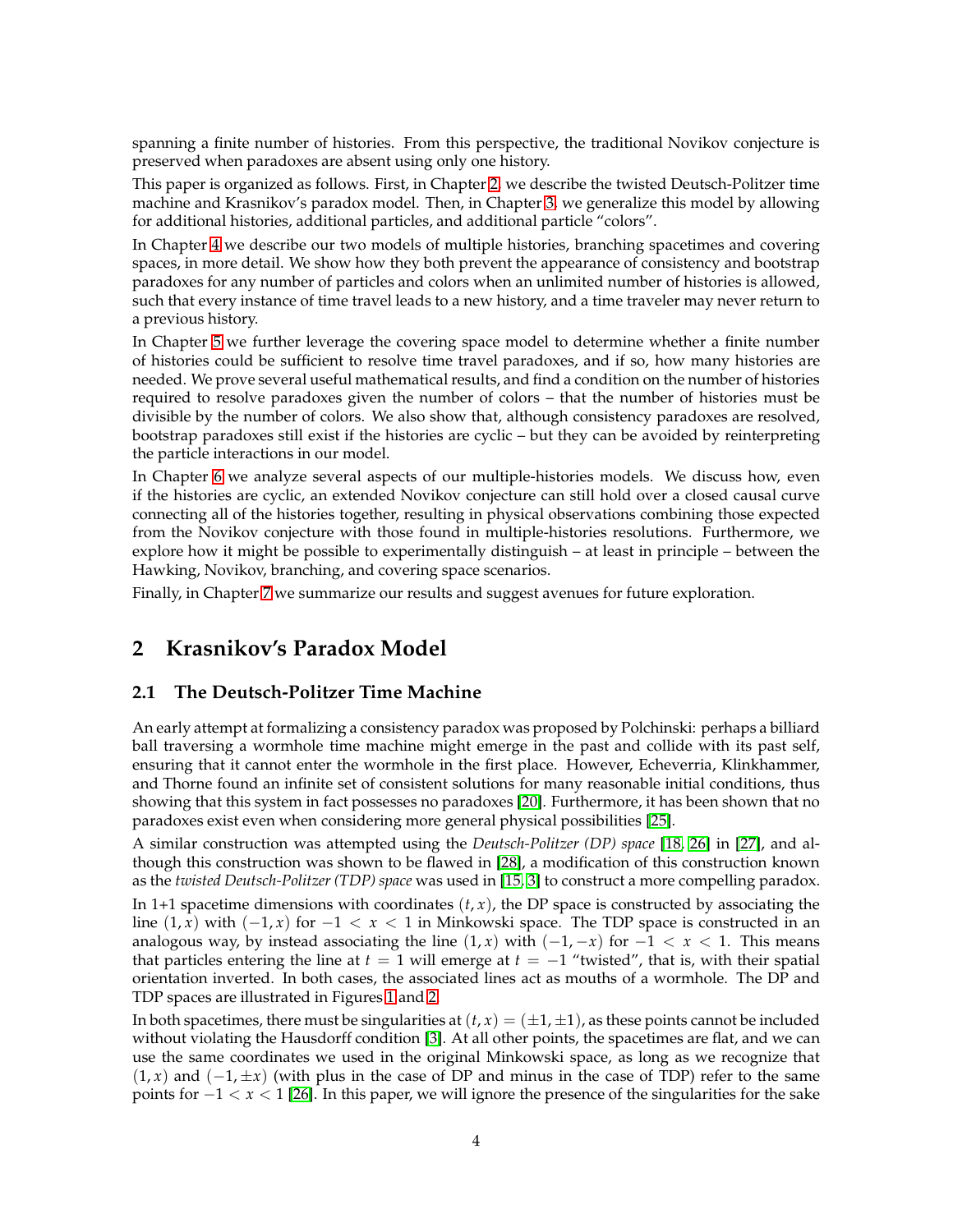of simplicity, motivated by the fact that traversable wormholes in 3+1 dimensions, for which the DP and TDP spaces are a toy model, do not in general possess singularities.

<span id="page-4-0"></span>The *causality-violating region*, denoted  $J^0(\mathcal{M})$  where  $\mathcal M$  is the spacetime manifold, is the set of all points *p* which are connected to themselves by a closed causal curve. Each such point is in its own future and past. This is depicted for the TDP space in Figure [3.](#page-5-1)



Figure 1: In the DP space, the line  $(1, x)$  is associated with  $(-1, x)$  for  $-1 < x < 1$  in Minkowski space. This is a simplified model for a wormhole time machine [\[2\]](#page-26-3). After traversing the wormhole, the particle emerges at an earlier value of *t* and travels in the same direction in *x*.

<span id="page-4-1"></span>

Figure 2: In the TDP space,  $(1, x)$  is instead associated with  $(-1, -x)$  for  $-1 < x < 1$ . After emerging from the wormhole, the particle will travel in the opposite direction in *x*.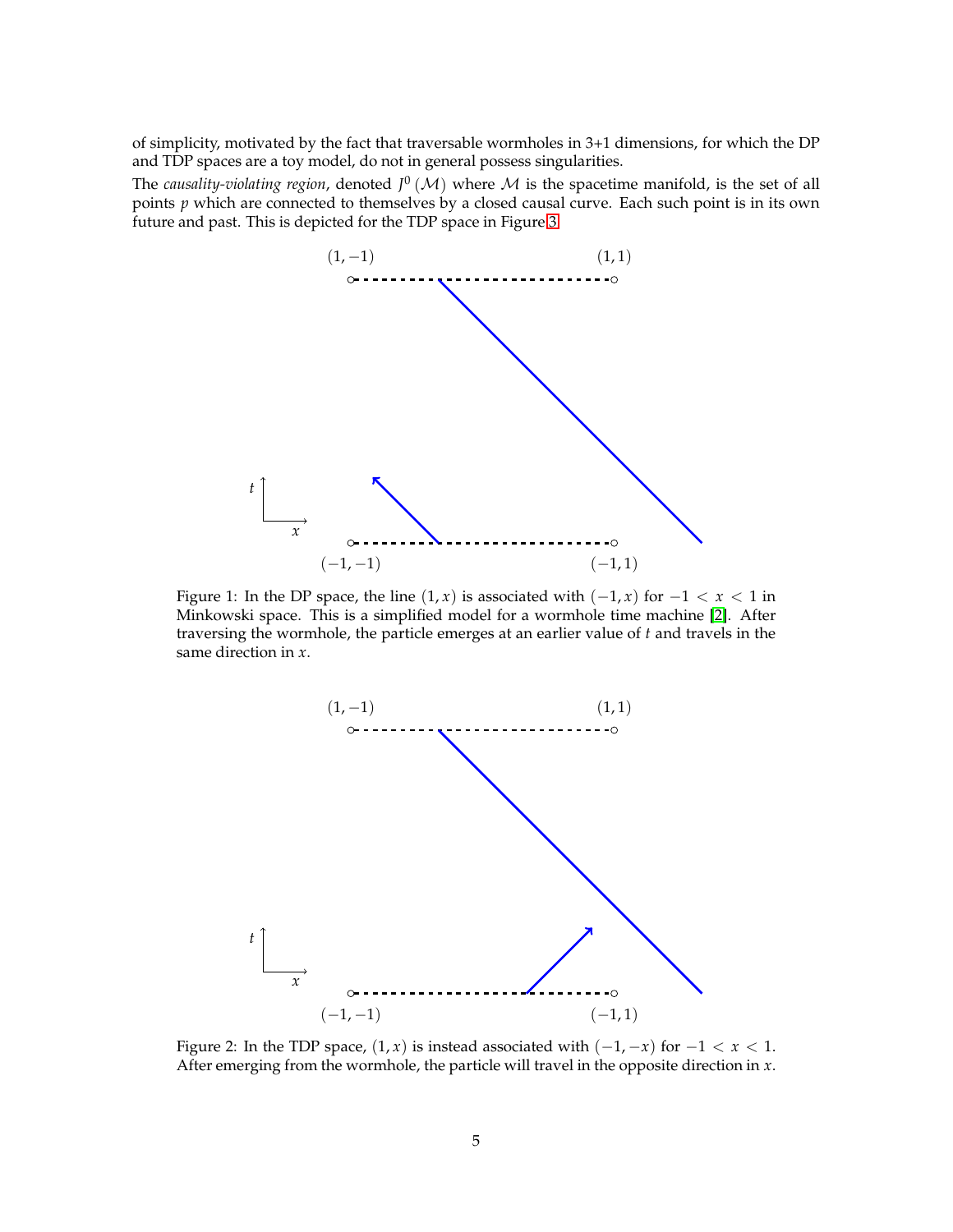<span id="page-5-1"></span>

Figure 3: The causality-violating region  $J^0(\mathcal{M})$  for the TDP space  $\mathcal M$  is contained between the two associated lines in *x*. The gray spacelike line indicates a choice of a reasonable surface on which to define initial conditions. We also see particles of two different colors, blue and green, emerging from the right and left; the meaning of these colors is explained in Section [2.2.](#page-5-0)

#### <span id="page-5-0"></span>**2.2 Particles and Interaction Vertices**

Krasnikov [\[15,](#page-27-12) [3\]](#page-27-0) constructs a paradox in the TDP space by introducing point particles accompanied by a set of physical laws:

- 1. The particles are massless, and thus follow null geodesics<sup>[4](#page-5-2)</sup>.
- 2. Whenever two particle worldlines intersect, the two particles interact. This interaction can be interpreted as an elastic collision, with each particle flipping its direction of movement. Later we will see that this can lead to bootstrap paradoxes, and suggest a different interpretation, where particles instead go through each other, continuing in the same direction they were going.
- 3. Each particle has one of two colors $^5$  $^5$ . In every interaction, each particle flips its color (independently of the color of the other particle), as illustrated in Figure [4.](#page-6-0)

The first law considerably simplifies the discussion by allowing us to ignore timelike paths, and the second follows the spirit of Polchinski's paradox. However, these two laws alone still permit consistent solutions analogous to those that have been found for the Polchinski paradox, so the third law is introduced to prevent this $^6$  $^6$ . These physical laws respect locality and allow consistent evolution

<span id="page-5-2"></span><sup>4</sup>Note that this means we should discuss CCCs (closed causal curves, where here "causal" means either timelike or null) and not CTCs (closed timelike curves), although both types exist in the TDP space.

 $5$ This property is named "flavor" in [\[15\]](#page-27-12) and "charge" in [\[3\]](#page-27-0). Here we adopt the name "color" in order to make the visualization clearer, and also to avoid the impression that this quantity is conserved.

<span id="page-5-4"></span><span id="page-5-3"></span><sup>&</sup>lt;sup>6</sup>Krasnikov also considers that particles appearing from the singular points  $(t, x) = (-1, \pm 1)$  may allow for consistent solutions, and introduces a fourth law to prevent this. This law adds another property – named "color" in both [\[15\]](#page-27-12) and [\[3\]](#page-27-0), but **not to be confused** with the property we call "color" here – such that particles only interact with other particles of the same "color", and the "color" itself never changes. Having three such "colors" is sufficient for the purpose of preventing consistent solutions, since there are two singularities, so they can produce consistent solutions for at most two of the "colors". In this paper, we will ignore the singularities for the sake of simplicity, and thus the only property we will need is the one defined in law number 3.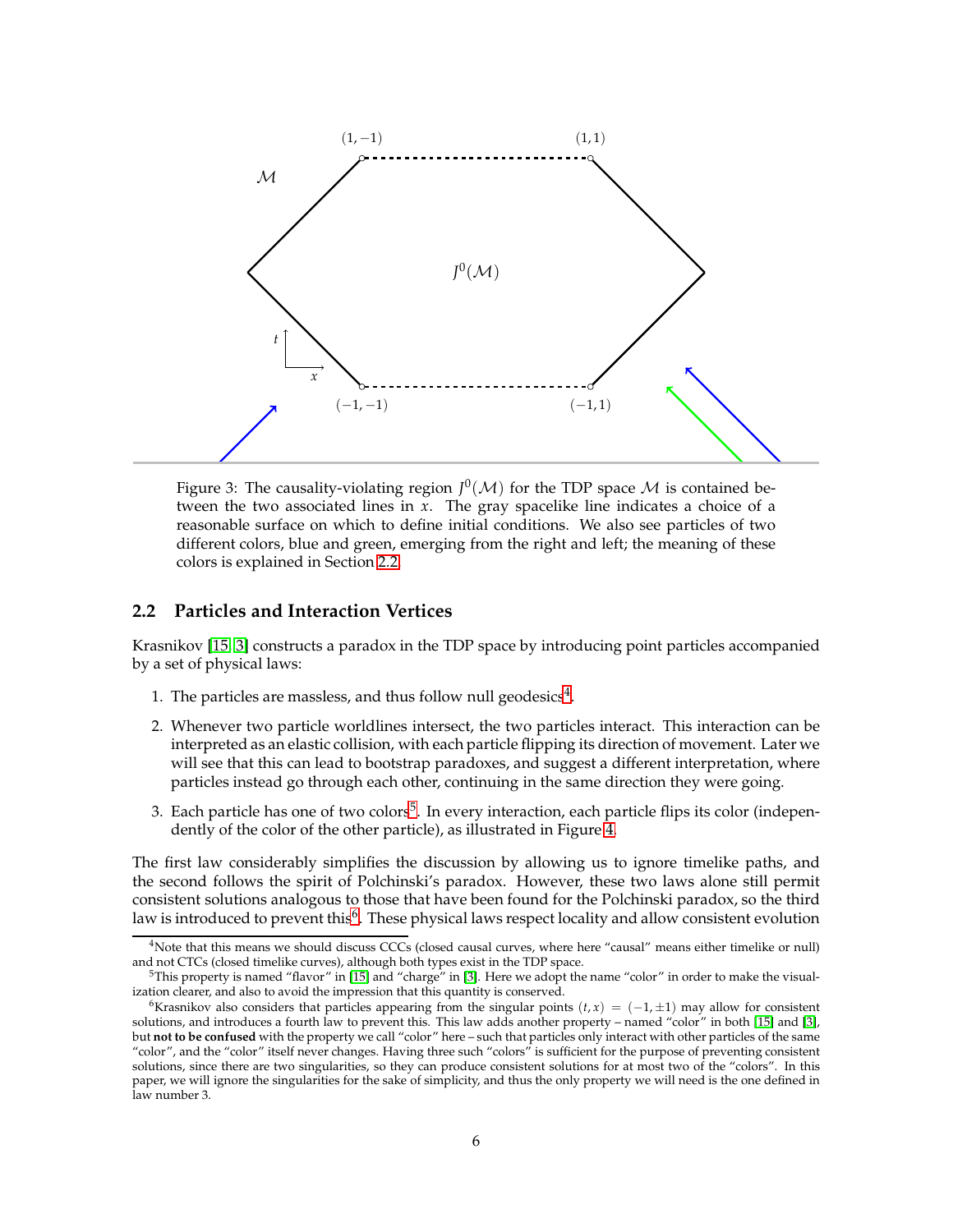<span id="page-6-0"></span>

Figure 4: The four possible distinct vertices for particle collisions in Krasnikov's model. Time is the vertical axis, so the particles always come from the bottom. Note how each blue particle changes into a green particle, and vice versa, in every collision.

<span id="page-6-1"></span>for all initial conditions in entirely causal spacetimes. Importantly, one must also assume that the particles are all test particles, and do not influence the geometry of spacetime via Einstein's equation. We can unite all four possible vertices into a more readily generalizable form by enumerating the two colors as  $0, 1 \in \mathbb{Z}_2$ , so that a particle's color increases by 1 (mod 2) after each collision. Using these physical laws, both types of paradoxes – consistency and bootstrap – are illustrated in Figure [5.](#page-6-1)



Figure 5: An illustration of the consistency and bootstrap paradoxes in Krasnikov's model. The blue and green lines represent the two possible particle colors, as above. The gray lines indicate a particle which **cannot** be assigned a consistent color.

First, the particle emerging from the time machine (in gray) ends up falling into the time machine again, so it appears out of nowhere and exists only within the CCC – causing a bootstrap paradox. Second, when it collides with the particle coming from the causal region (in blue), both must flip color. For the blue particle, this is not a problem – it simply changes into a green particle. However, if the gray particle were initially blue, then it would have to change into green, but this means it would enter the time machine as a green particle and exit as a blue particle – which is an inconsistency. Of course, the same inconsistency also applies if the gray particle is initially green. Therefore, there is no choice of color which is consistent along the particle's entire path – thus, we have a consistency paradox.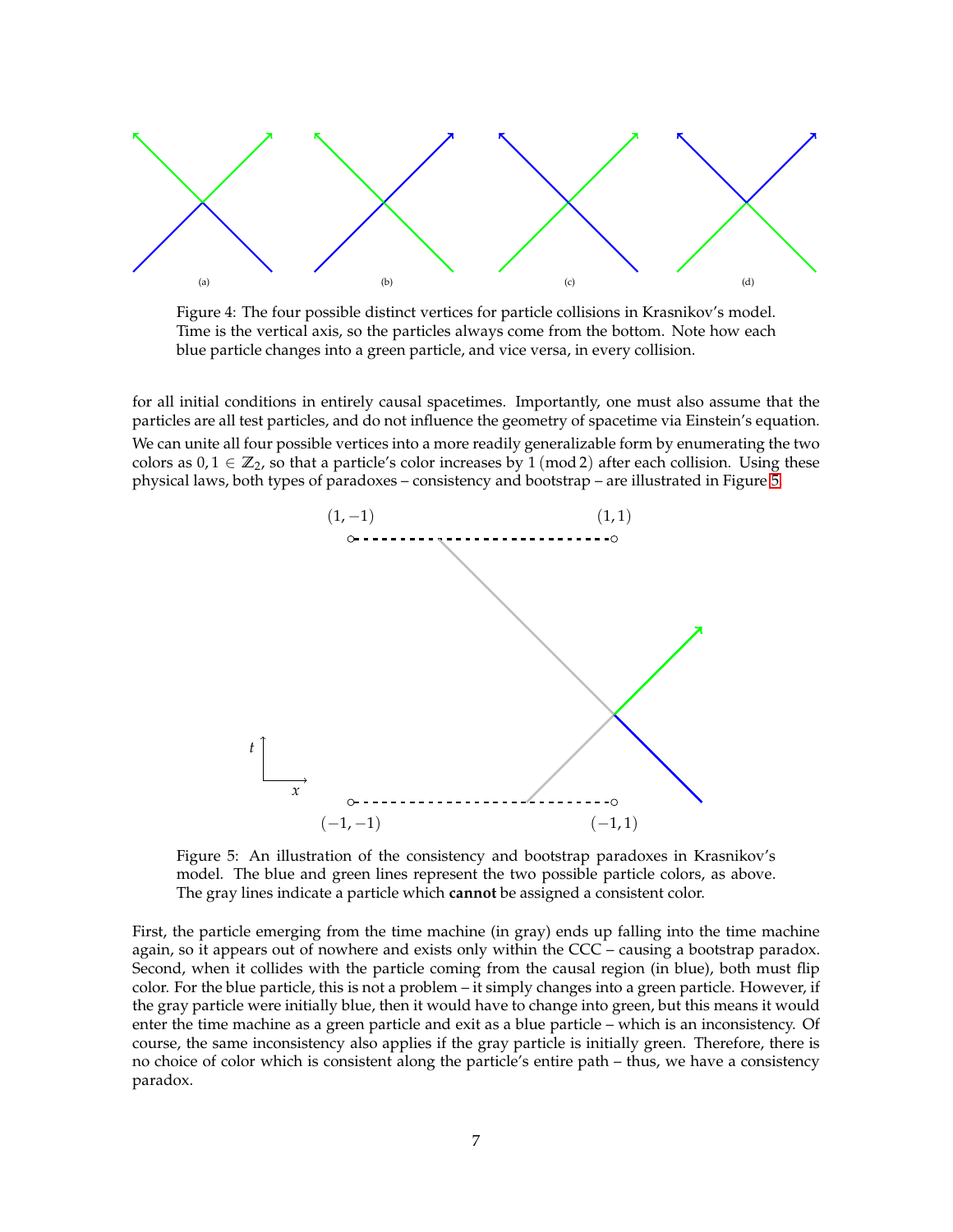# <span id="page-7-0"></span>**3 Generalizing the Model**

We now generalize Krasnikov's model in three ways. First, in order to resolve the paradoxes, we introduce the possibility of multiple histories. Next, to make sure we are considering **all** possible initial conditions in this model, we introduce an arbitrary number of incoming particles. Finally, to draw broader conclusions regarding multiple-histories resolutions, we extend the model to include additional particle colors.

### <span id="page-7-1"></span>**3.1 Additional Histories**

In order to resolve the paradoxes demonstrated in Section [2.2,](#page-5-0) we seek to extend our spacetime to a larger space where consistent solutions exist. In particular, we seek to extend the TDP space to allow for multiple, connected histories. For such an extension to be reasonable, each history should resemble the TDP space, and all of the histories should be identical outside the causal future of the causality-violating region, where we expect results might differ.

With this assumption, the time traveler can go back in time to any point in the past, and the world they will arrive at will indeed be the **same** world from which they left, up until the moment of arrival. However, as soon as they arrive, they inadvertently change history – even just by their mere presence, whether they want to or not. Additional histories ensure that these changes can occur **independently** of the time traveler's original history.

Initially, it may seem that only one additional history is sufficient to resolve paradoxes – but because each additional history should resemble the TDP space, each introduces a new wormhole, which may then be used to travel back in time once more. Thus, resolving paradoxes over the entire space may require a larger number of histories – perhaps infinitely many. We will discuss the different possibilities in the next chapters.

Here, we consider two interesting ways to extend the TDP space. We can depict both cases in a similar fashion, using multiple side-by-side copies of illustrations like in Figures [1,](#page-4-0) [2,](#page-4-1) and [5,](#page-6-1) but associating different regions of spacetime.

First, seeking to mimic the behavior of branching spacetime models, we can associate the line at  $t = 1$ in one history with the line at *t* = −1 in the **next** history. If the events in the two histories differ only after the wormhole mouths, then traversing the wormhole would have the appearance of traversing a branching spacetime. An observer would, upon traversing the time machine, appear in a new "branch" of the universe. The past of this branch would match the observer's expectations, but the future could be changed without causing an inconsistency.

A drawback of this approach is that the first history no longer resembles the original TDP space since it has only one wormhole mouth instead of two – there cannot be an **exit** to the time machine in the first history, since there is no previous history for the time traveler to come from. This motivates the use of covering spaces<sup>[7](#page-7-2)</sup> as multiple-histories extensions.

**Definition 3.1.** Let *B* be a topological space. A topological space *E* is a *covering space* of *B* if there exists a continuous surjection (or onto map)  $p : E \to B$  such that every  $b \in B$  has an open neighborhood *U* whose preimage  $p^{-1}(U)$  is a union of disjoint sets  $\{V_\alpha\}$  in *E* where each  $V_\alpha$  is homeomorphic to *U* under *p* [\[29,](#page-28-7) p. 336].

This method of extending the TDP space ensures that each history remains faithful to the original topology of the space. In each history, there is a wormhole entering the space and a wormhole exiting the space. To accomplish this, the line at  $t = 1$  in one history is associated with the line at  $t = -1$  in the next history, as above, but the lines at *t* = −1 in the first history and at *t* = 1 in the second **also** act as wormholes.

More rigorous constructions of specific covering spaces will follow in Chapters [4](#page-8-2) and [5.](#page-12-0)

<span id="page-7-2"></span><sup>&</sup>lt;sup>7</sup>We thank the anonymous referee for suggesting to formalize this notion in terms of covering spaces.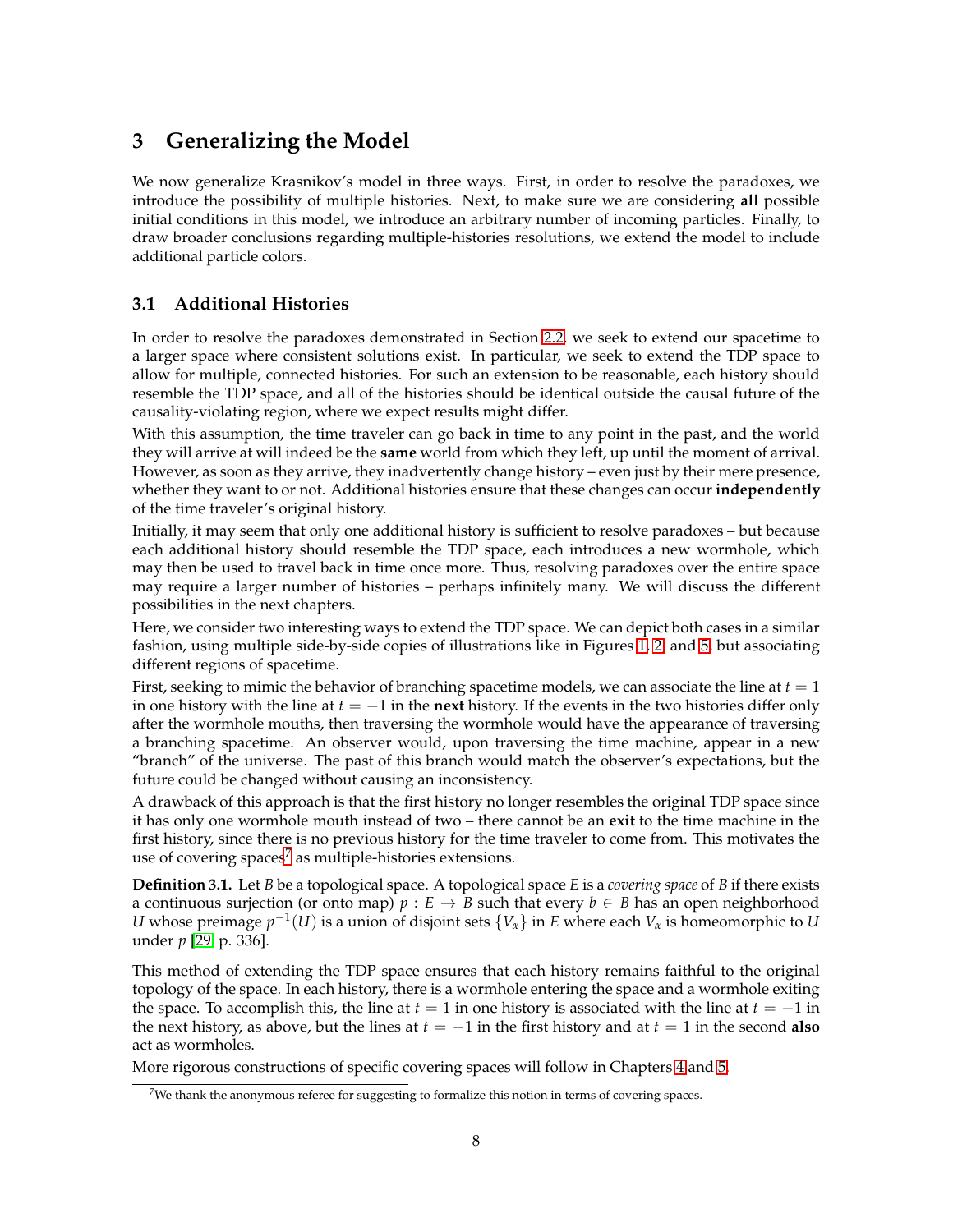### <span id="page-8-0"></span>**3.2 Additional Particles**

We also expand the physical system under consideration by considering an arbitrary number of particles. We will explore the general case of *m* particles approaching from the −*x* direction and *n* particles approaching from the +*x* direction for  $m, n \in \mathbb{N}$ , assuming that  $m \leq n$  (without loss of generality, since our spacetime is symmetric under parity transformations  $x \mapsto -x$ ). Considering this general case will allow us to not only demonstrate paradoxes, but also prove the absence of paradoxes in certain systems, motivating the utility of the multiple-histories approach.

### <span id="page-8-1"></span>**3.3 Additional Colors**

In the previous chapter we expressed the two possible particle colors as elements of  $\mathbb{Z}_2$  and phrased Krasnikov's rule for color evolution as an increase by 1 (mod 2) to the color of each particle after a collision. We can use the same rule for an **arbitrary number** of colors.

Let *C* ∈ **N**; then particle colors are elements of the cyclic group  $\mathbb{Z}_C = \{0, \ldots, C - 1\}$  and follow the same color evolution rule, increasing by 1 (mod *C*) after a collision. When *C* = 2, we have Krasnikov's original model. For  $C > 2$ , we describe a more general system that will be useful for exploring causality violations in a variety of cases. As long as  $C \neq 1$ , a single incoming particle leads to the same paradoxes as in Figure [5](#page-6-1) above.

When *C* > 2, particle interactions are no longer time-reversible. However, our system has not completely lost its symmetry. In particular, if we define *color conjugation* as mapping a color *c* to −*c* (mod *C*) in **Z***C*, then CT symmetry is satisfied (with C representing color, not charge). In fact, our interactions are symmetric under parity transformations, so the system also satisfies CPT symmetry, as depicted in Figure [6.](#page-9-0) Although the colors in each leg of the resulting vertices will in general be different, the system as a whole is invariant under these symmetries.

### <span id="page-8-2"></span>**4 The Case of Unlimited Histories**

In the previous chapters we introduced a model, consisting of a particular spacetime with specific physical laws, which admits initial conditions for  $C \geq 2$  for which there is no consistent evolution, generating a paradox. However, we also introduced the possibility for multiple histories in some extended space. In what follows, we label these histories with a new parameter  $h \in \mathcal{H}$ , so that points in the extended space can be described by a triplet (*t*, *x*, *h*). Such a parameter certainly makes sense for branched extensions of the TDP space, where the first space is unique and each subsequent history can be assigned a new label. It also makes sense for a covering space extension, since the cardinality of<sup>[8](#page-8-3)</sup>  $\{V_\alpha\} = p^{-1}(U)$  is well-defined and constant, as the TDP space is connected [\[30,](#page-28-8) p. 56].

In this chapter, we assume that a particle in a given history may never return to the same history after leaving it. As before, let  $M$  be the TDP spacetime manifold. Since the branching model has a unique first history, it is appropriate to define  $\mathcal{H} = \mathbb{N}$  and build an extended space  $\mathcal{M}'$  composed of a countably infinite number of copies of Minkowski space where  $(+1, x, h)$  is associated with  $(-1, -x, h + 1)$ for all  $h \in \mathbb{N}$  and  $-1 < x < 1$ . This spacetime behaves as in Figure [7.](#page-9-1)

In contrast, the covering space model does **not** result in a unique first history. Consequently, it is appropriate to define  $\mathcal{H} = \mathbb{Z}$  and to build an extended space  $\mathcal{M}'$  composed of a countably infinite number of copies of Minkowski space where  $(+1, x, h)$  is associated with  $(-1, -x, h + 1)$  for all  $h \in \mathbb{Z}$ and −1 < *x* < 1. This spacetime behaves as in Figure [8.](#page-10-0)

Having constructed this space, we must prove that it is indeed a covering space of  $M$ .

**Proposition 4.1.** *The extended space* M′ *is a covering space of* M*.*

<span id="page-8-3"></span><sup>8</sup>Using the notation of Section [3.1.](#page-7-1)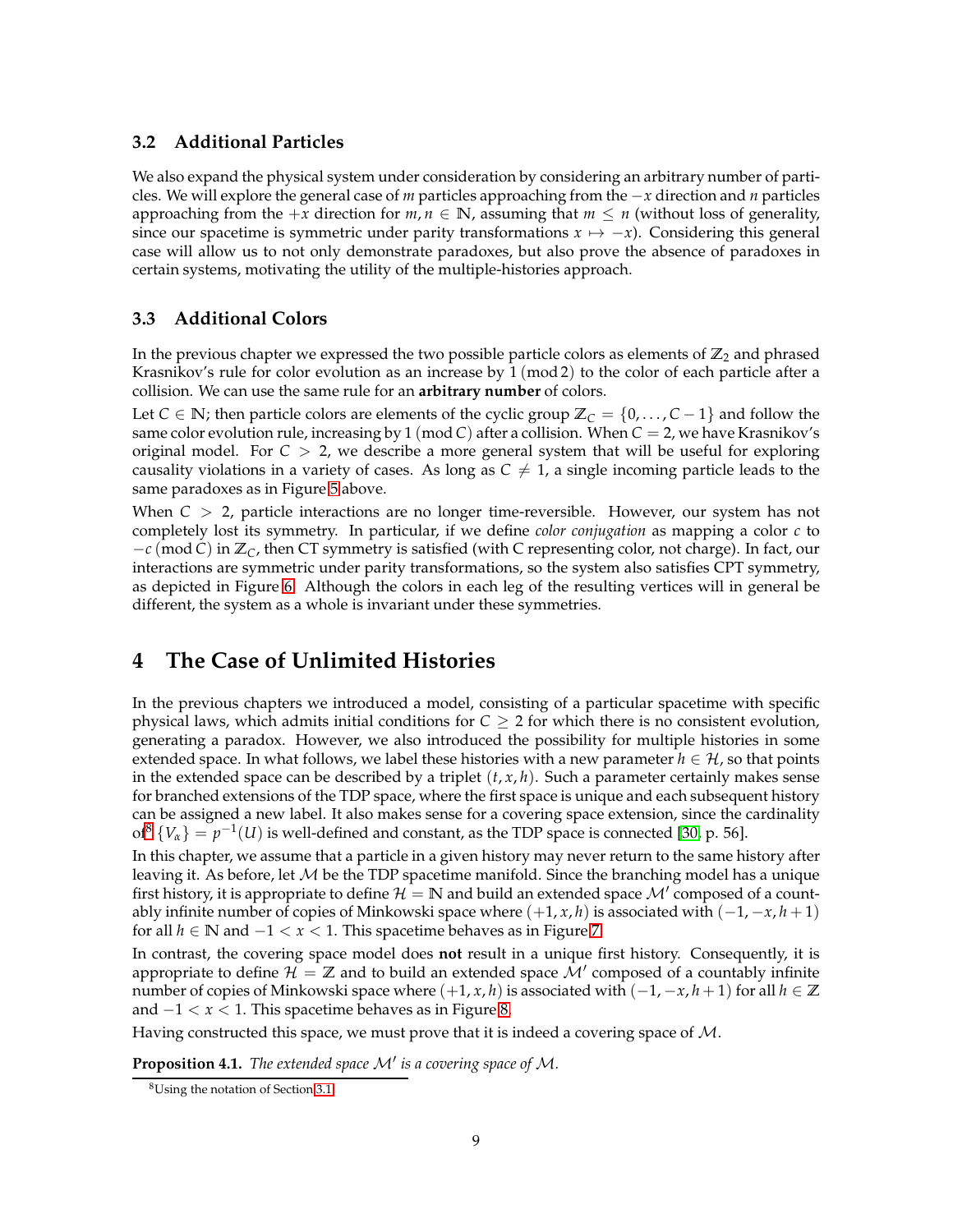<span id="page-9-0"></span>

Figure 6: (a) Given the identification between colors and elements of  $\mathbb{Z}_C$ , this single general vertex captures all four vertices of Figure [4](#page-6-0) for *C* = 2, as well as those for any other values of *C*. For illustration, the four colors in the figure – blue, green, orange, and magenta – represent any of the *C* possible colors, for the case  $C \geq 4$ .

(b) This vertex is the result of reversing time and parity and conjugating color with respect to the vertex in (a). Since each particle still leaves with a color one greater than it starts with, the result is a valid vertex. In fact, performing CT or P transformations independently also yields a valid vertex. In this example we took blue  $= 0$ , orange  $= 1$ ,  $green = 2$ , magenta = 3,  $c = 0$ ,  $c' = 2$ , and  $C = 4$  in both (a) and (b).

<span id="page-9-1"></span>

Figure 7: In the branching model, when the blue particle enters the time machine at  $h = 1$ , it comes out twisted (since we are in a TDP space) at  $h = 2$ . The new history has an identical copy of the initial blue particle, but this time it encounters itself (or more precisely, its copy from  $h = 1$ ) and the two particles change their colors. A green particle then enters the time machine, and continues to  $h = 3$ , and so on. Thus we have avoided both consistency and bootstrap paradoxes.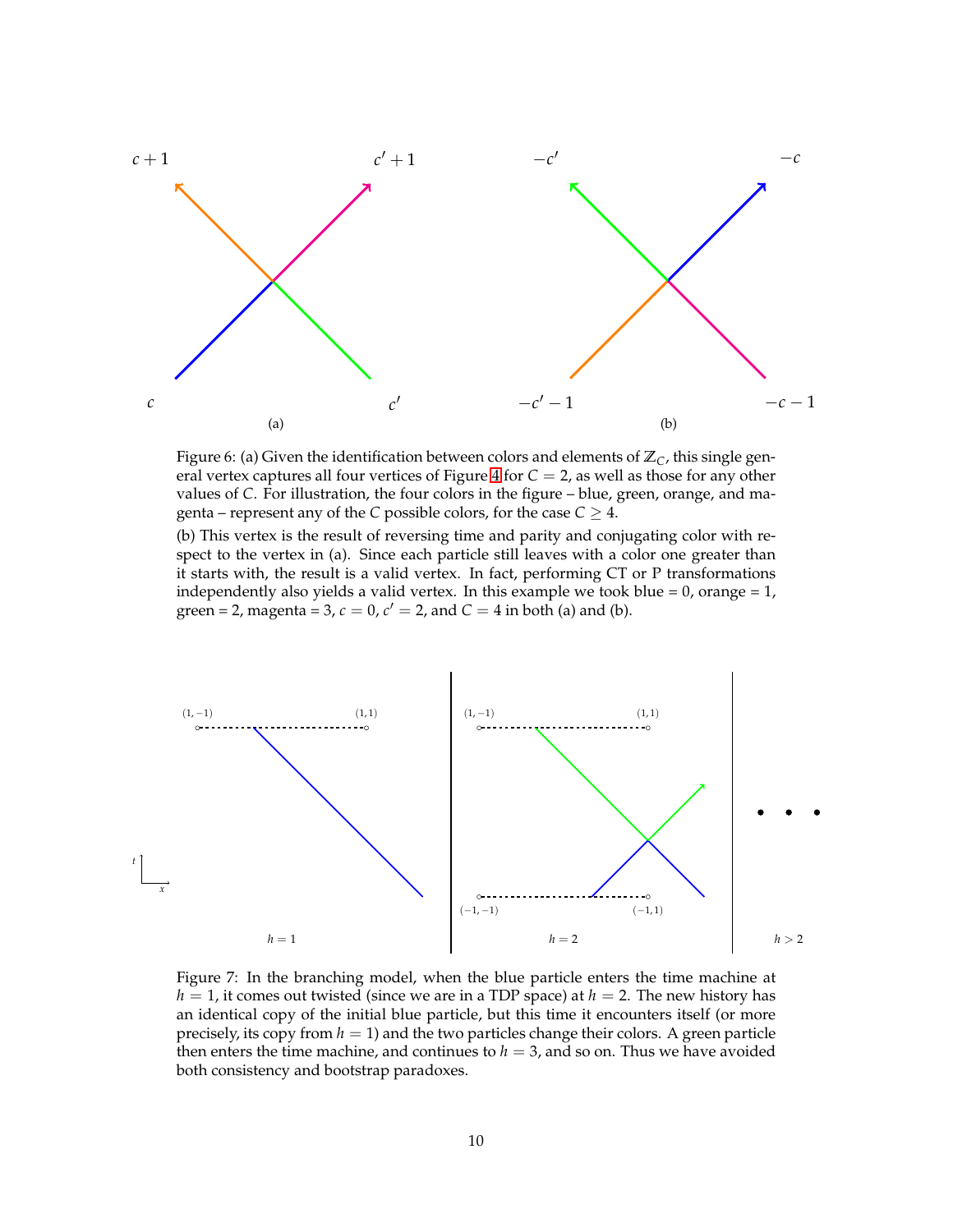<span id="page-10-0"></span>

Figure 8: Unlike the branching model, the covering space model has no unique first history. Therefore, we depict two consecutive histories  $k$  and  $k + 1$ . Without loss of generality, a green particle emerges from the time machine in history *k* where it collides with the incoming blue particle; here we are using the color convention of Figure [6.](#page-9-0) Both particles increase their colors as in Figure [6:](#page-9-0) blue  $= 0$  to orange  $= 1$  and green  $= 2$  to magenta  $= 3$ . In history  $k + 1$ , the same process occurs with a magenta particle emerging from the time machine instead of a green particle, and the magenta particle increases its color to blue  $= 4 \pmod{4}$ . Since there is a countably infinite number of time machines, the particle traversing the time machines never completes a CCC, nor does any copy of the incoming blue particle. Thus, we have again avoided both consistency and bootstrap paradoxes.

*Proof.* Let  $M$  denote our base TDP space and let  $M'$  denote our extended space with a countably infinite number of histories. Furthermore, let  $p : \mathcal{M}' \to \mathcal{M}$  be a covering map (or projection), defined by  $(t, x, h) \stackrel{p}{\mapsto} (t, x)$  for  $(t, x, h) \in \mathcal{M}'$ . In order to show that  $\mathcal{M}'$  is a covering space of  $\mathcal{M}$ , we need to show that *p* is both surjective (onto) and continuous, and that each  $m \in \mathcal{M}$  is contained in a neighborhood *U* whose preimage  $p^{-1}(U)$  satisfies certain constraints. The map  $p$  is certainly surjective: for every  $(t, x) \in M$ , each  $(t, x, h)$  for the various histories *h* is mapped to  $(t, x)$  under *p*. The map is also continuous, as it projects  $\mathcal{M}'$  onto  $\mathcal M$  without ripping or tearing it.

For the remainder of this proof, we consider two cases: points along the associated wormhole lines and points in the rest of the spacetime<sup>[9](#page-10-1)</sup>. First, let  $m = (t, x) \in \mathcal{M}$  be a point along an associated wormhole line, so  $t = \pm 1$  and  $-1 < x < 1$ . Then, let *U* be a ball around *m*, small enough that it does not intersect the singularities at  $(t, x) = (\pm 1, \pm 1)$ . Since *m* is part of the TDP wormhole, *U* contains points near **both** wormhole mouths, as depicted in Figure [9.](#page-11-0)

The topology of *U* is that of the union of two open balls which intersect at a line.  $p^{-1}(U)$  is composed of a countably infinite number of such sets, now containing points from adjacent histories *h* and *h* + 1, as in Figure [10.](#page-11-1) Since the number of histories is infinite, so that no particle in a given history may ever return to that same history, the sets in  $p^{-1}(U)$  continue in this pattern for all *h*. These sets are clearly disjoint, and each is composed of two open balls intersecting at a line, so *p* restricted to each is not only a bijection (since, once  $p$  has been restricted, the history data can be ignored – rendering  $p$  the identity) but also a homeomorphism (since the topology of each  $U_k^+ \cup U_{k+1}^-$  is preserved under  $p$ ).

Second, let  $m = (t, x) \in M$  be a point that is not on a wormhole mouth, and let *U* be a ball around *m*, small enough that it intersects neither the singularities nor the wormhole mouths. Then, *U* has the topology of a normal ball in flat space. Again,  $p^{-1}(U)$  is composed of a countably infinite number of such sets, which are clearly disjoint. Also, *p* restricted to each set acts as the identity map, and is thus

<span id="page-10-1"></span><sup>&</sup>lt;sup>9</sup>Recall that the singularities at  $(t, x) = (\pm 1, \pm 1)$  have been removed.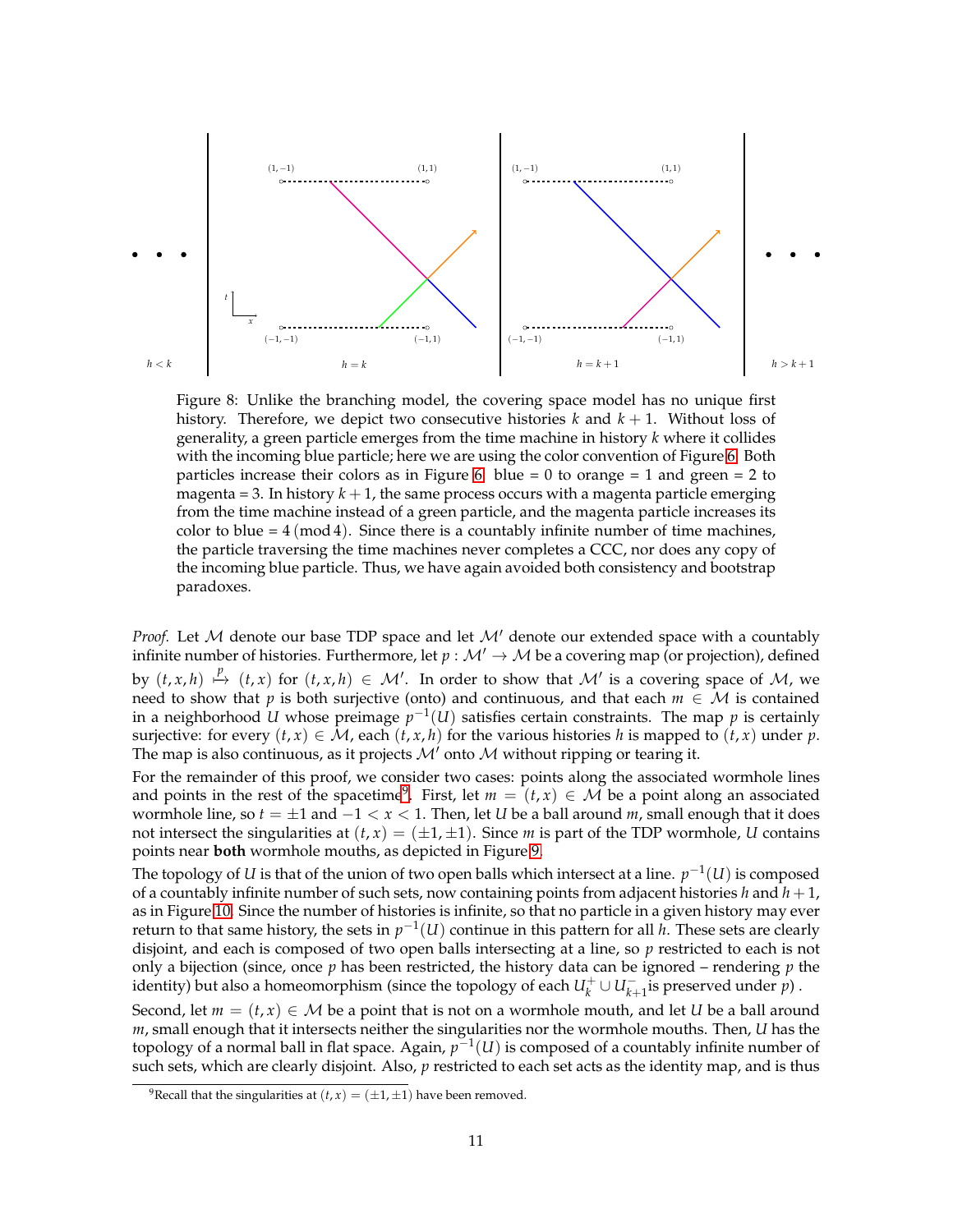<span id="page-11-0"></span>



Figure 9: Since *m* is a point along the associated wormhole line, it appears twice in our representation of the TDP space – once at *t* = −1 and once at *t* = +1. Therefore, our ball *U* around *m* is actually  $U = U^+ \cup U^-$ , the union of balls around each wormhole mouth. It is always possible to select such a ball which does not intersect a singularity: if *m* is a distance  $\varepsilon > 0$  away from a singularity, then the ball can be chosen to have radius  $\varepsilon/2$ .

<span id="page-11-1"></span>

Figure 10: In our extension of the TDP space, wormhole points are now associated between adjacent histories. As a result, the ball around the point  $m_{k+1}$  – the point overlapping histories *k* and *k* + 1, which projects down to *m* under the map *p* – is equal to  $U_k^+$ ∪ $U_{k+1}^-$ . The preimage  $p^{-1}(U) = \bigcup_k (U_k^+ \cup U_{k+1}^-)$  is composed of a countably infinite number of such balls, each of which is homeomorphic to *U*<sup>+</sup> ∪ *U*<sup>−</sup> from Figure [9.](#page-11-0)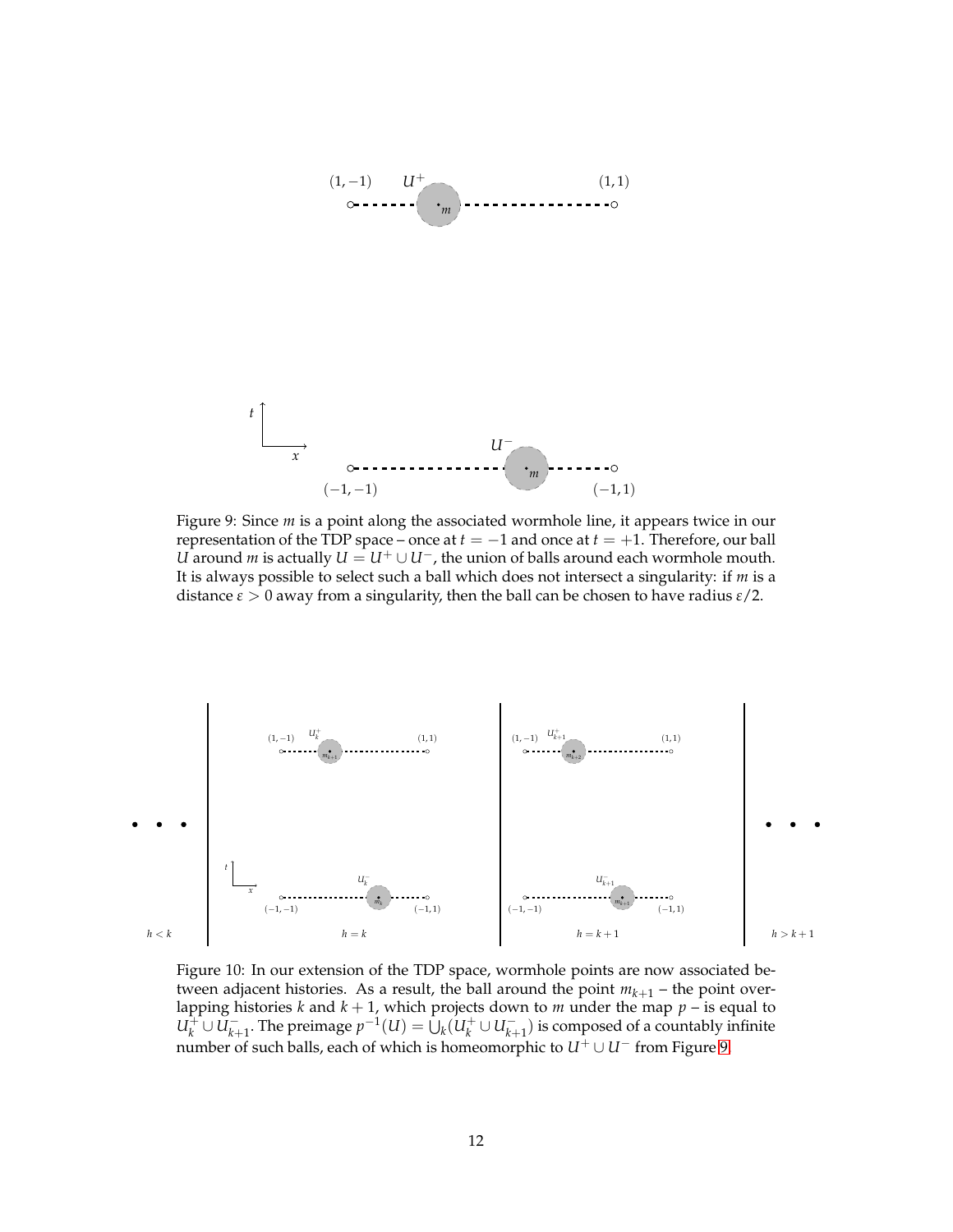a homeomorphism. Consequently,  $\mathcal{M}'$  is a covering space of  $\mathcal{M}$ .

This framework allows consistent solutions to our previously paradoxical initial conditions. In both the branching model and the covering space model, particles which would have followed CCCs in one history now traverse multiple histories – and since they may never return to a previous history, they can never complete a closed loop. Consistency paradoxes arise from conditions enforced along closed causal curves, and bootstrap paradoxes arise from particles existing only inside these closed curves; neither situation is possible in the unlimited histories case, and thus both paradoxes are avoided. In other words, we have avoided paradoxes created due to CCCs by simply avoiding any actual CCCs $^{10}$  $^{10}$  $^{10}$ .

### <span id="page-12-0"></span>**5 The Case of Finite Cyclic Histories**

Above we assumed that *h* increases monotonically, so that the time traveler may never return to a previous history. If there is no limit on how many times time travel can occur – and indeed, there is no reason for such a limit to exist – then this results in an infinite number of histories. Since returning to a previous history is impossible, and thus CCCs never form, it is straightforward to demonstrate the absence of paradoxes.

However, we will now show that, at least within the covering space model, it is in fact possible for a time traveler to return to a previous history. Specifically, the covering space model provides a framework for histories which are **cyclic** – one can go from the last history back to the first one. If M again denotes the TDP spacetime manifold, then we construct an extended space  $\mathcal{M}'$  composed of  $H \in \mathbb{N}$  copies of Minkowski space where points are identified in the following way:

$$
(+1, x, h) \leftrightarrow \begin{cases} (-1, -x, h+1) & \text{if } 1 \le h \le H-1, \\ (-1, -x, 1) & \text{if } h = H. \end{cases}
$$
 (1)

**Proposition 5.1.** *The extended space* M′ *is a covering space of* M*.*

*Proof.* This proof is almost identical to the one in Chapter [4.](#page-8-2) There are only two differences. First, adopting the same notation,  ${V_\alpha} = p^{-1}(U)$  is composed of only *H* disjoint sets. Second, sets in *p*<sup>−1</sup>(U) still contain points from histories *h* and *h* + 1 when *U* intersects a wormhole, but in this case one such set contains points from histories *H* and 1. As expected, this set is still homeomorphic to *U*  $\Box$ under *p*.

Unlike the case of unlimited histories, this model **does** admit CCCs, with those CCCs spanning all *H* histories. On the other hand, although there are only a finite number of histories, and not an infinity of them, there nevertheless exist consistent solutions to otherwise paradoxical scenarios, as illustrated in Figure [11.](#page-13-0) In fact, we will prove in Theorem [5.9](#page-17-0) that, with *C* colors and *H* histories, paradoxes are completely avoided in this scenario if and only if *C* | *H*.

In Section [5.1](#page-14-0) we analyze our model and determine exactly when it resolves time travel paradoxes. In Section [5.2](#page-20-0) we discuss a way to resolve bootstrap paradoxes, and in Section [6.1](#page-21-1) we explore the general tendency of causality-violating spacetimes to support multiple consistent solutions.

<span id="page-12-1"></span><sup>10</sup>Although CCCs are no longer present, this model still gives observers the **appearance** of time travel. Adjacent histories are, by definition, precisely the same up until the point in time where the time traveler exits the time machine. Therefore, the time traveler observes a universe identical to their initial history, but at an earlier point in time – which is, colloquially, the definition of time travel. However, at the moment the time traveler exits the time machine, they have already ensured that this would be a new history simply by existing at a point in spacetime where they did not exist in their previous history.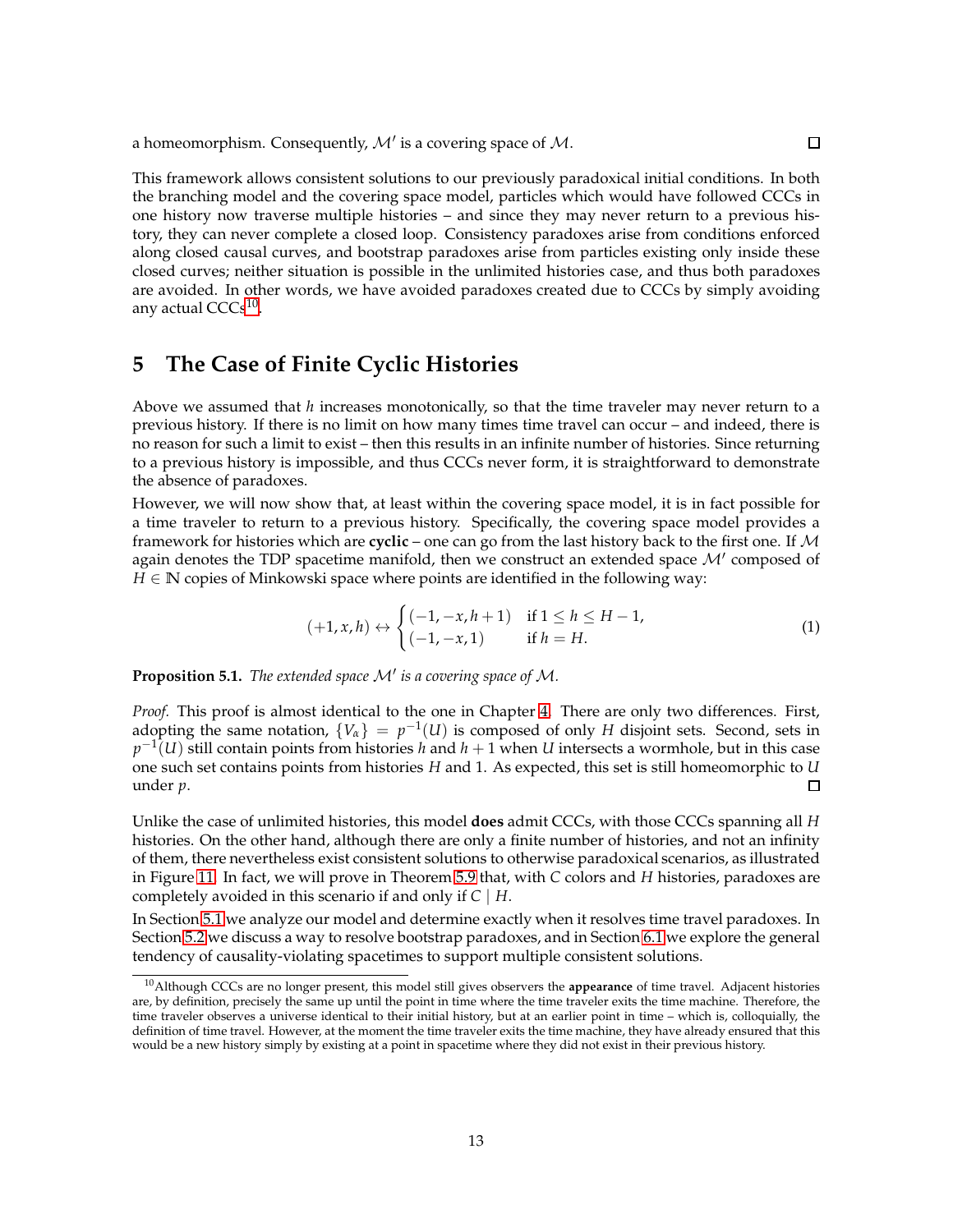<span id="page-13-0"></span>

Figure 11: When *C* = 2, the consistency paradox can be solved with two **cyclic** histories. The blue particle entering the time machine in  $h = 1$  comes out of the time machine in  $h = 2$ , and the green particle entering the time machine in  $h = 2$  comes out of the time machine back in  $h = 1$ . Since we interpret the vertices as elastic collisions, we now have a bootstrap paradox; the particle traveling along the CCC only exists within the CCC itself. We will discuss how to resolve this in Section [5.2.](#page-20-0) Unlike in the scenario of Figure [7,](#page-9-1) here there is no first history where nothing has come out of the time machine "yet" (in fact, in Figure [7](#page-9-1) the past exit of the time machine does not even exist for  $h = 1$ ).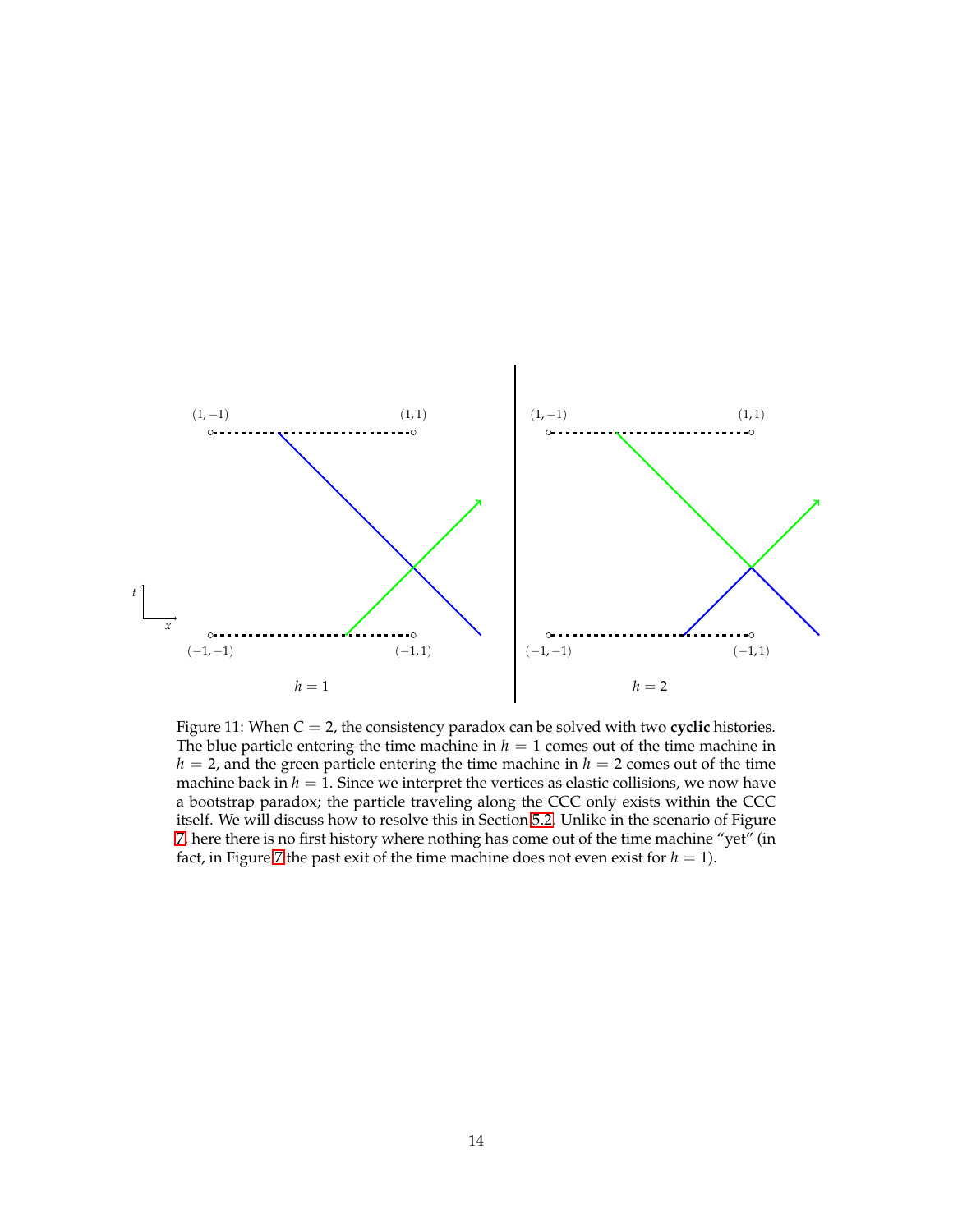#### <span id="page-14-0"></span>**5.1 How Many Histories Are Required to Resolve Paradoxes?**

In this section, we will examine the TDP space in more detail in order to lay the groundwork for the proof of Theorem [5.9.](#page-17-0) Although initial conditions defined outside the causality-violating region  $J^0(\tilde{\cal M}')$  cannot uniquely determine the physics inside this region (as will be demonstrated in Section [6.1\)](#page-21-1), we will show that they do determine the trajectories of all the particles in this region<sup>[11](#page-14-1)</sup>. Since all particles follow null trajectories and change direction only in elastic collisions, we can instead think of a set of particle trajectories as straight null lines intersecting at vertices corresponding to collisions. For example, in Figure [11,](#page-13-0) the blue path in  $h = 1$  is considered to be one path whether the original blue particle continues in the same direction or not after the interaction at the vertex; this path then continues to  $h = 2$  and exits to infinity.

**Definition 5.2.** A *particle path* is a straight null line in M′ composed of segments from the trajectories of one or more particles.

Using this notion, we seek to connect particle trajectories throughout  $\mathcal{M}'$  to appropriate initial conditions, and to show that we need not worry about trajectories varying across different histories or leading to inconsistencies.

<span id="page-14-2"></span>**Lemma 5.3.** *Particle paths in all histories of* M′ *are completely determined by initial conditions in the causal* past of the causality-violating region  $J^0(\mathcal{M}^{\prime}).$ 

*Proof.* First, we show that all paths are extendible to  $t = \pm \infty$  in some history. This is certainly true for paths which do not enter the time machine. As for other paths, they may traverse the wormhole only once. Indeed, suppose that a path enters the wormhole at  $(t, x) = (1, x_0)$  in one history and exits at  $(t, x) = (-1, -x_0)$  in the next. Without loss of generality, we assume that the path then moves along the  $+x$  direction. Then the path, parametrized by  $\lambda \in \mathbb{R}$ , will be such that

$$
(t,x) = (\lambda - 1, \lambda - x_0). \tag{2}
$$

The path will reach  $t = 1$ , where the time machine is located, at  $\lambda = 2$ . However, at this point it will be at  $x = 2 - x_0$ . The wormhole is located at  $x \in (-1, 1)$ , so  $x_0$  must be in that range, and in particular  $x_0 < 1$ . Hence, we see that we must have  $x > 1$ , and the point of intersection with  $t = 1$  is outside of the wormhole. Therefore, a path can never intersect the wormhole twice.

We conclude that all null lines entering the time machine – including the paths of all particles inside *J*<sup>0</sup>(*M'*) – must originate at *t* = −∞ in some history and, upon traversing the wormhole once, must terminate at  $t = +\infty$  in another history. As a consequence, all particles paths in M' are determined by initial data in the causal past of the causality-violating region  $J^0(\mathcal{M}')$  in some history.  $\Box$ 

<span id="page-14-4"></span>**Corollary 5.4.** *Particle paths, and the numbers of collisions the particles on these paths experience, are the same in all histories of* M′ *.*

*Proof.* By assumption, all histories have the **same** initial data in the causal past of the causalityviolating region  $J^0(\mathcal{M}')$ . In Lemma [5.3](#page-14-2) we saw that all particle paths in a history are determined by the initial conditions in that history and the previous history. Since all such initial conditions are the same, the particle paths in each history must also be the same. Furthermore, since these paths fully determine the vertices denoting particle collisions, the number of collisions the particles on these paths experience is the same in each history.  $\Box$ 

<span id="page-14-3"></span>**Corollary 5.5.** *The positions of all particles along CCCs are consistent.*

<span id="page-14-1"></span><sup>&</sup>lt;sup>11</sup>Other than those originating at singular points, as considered by Krasnikov – but as noted above, we will ignore this subtlety here.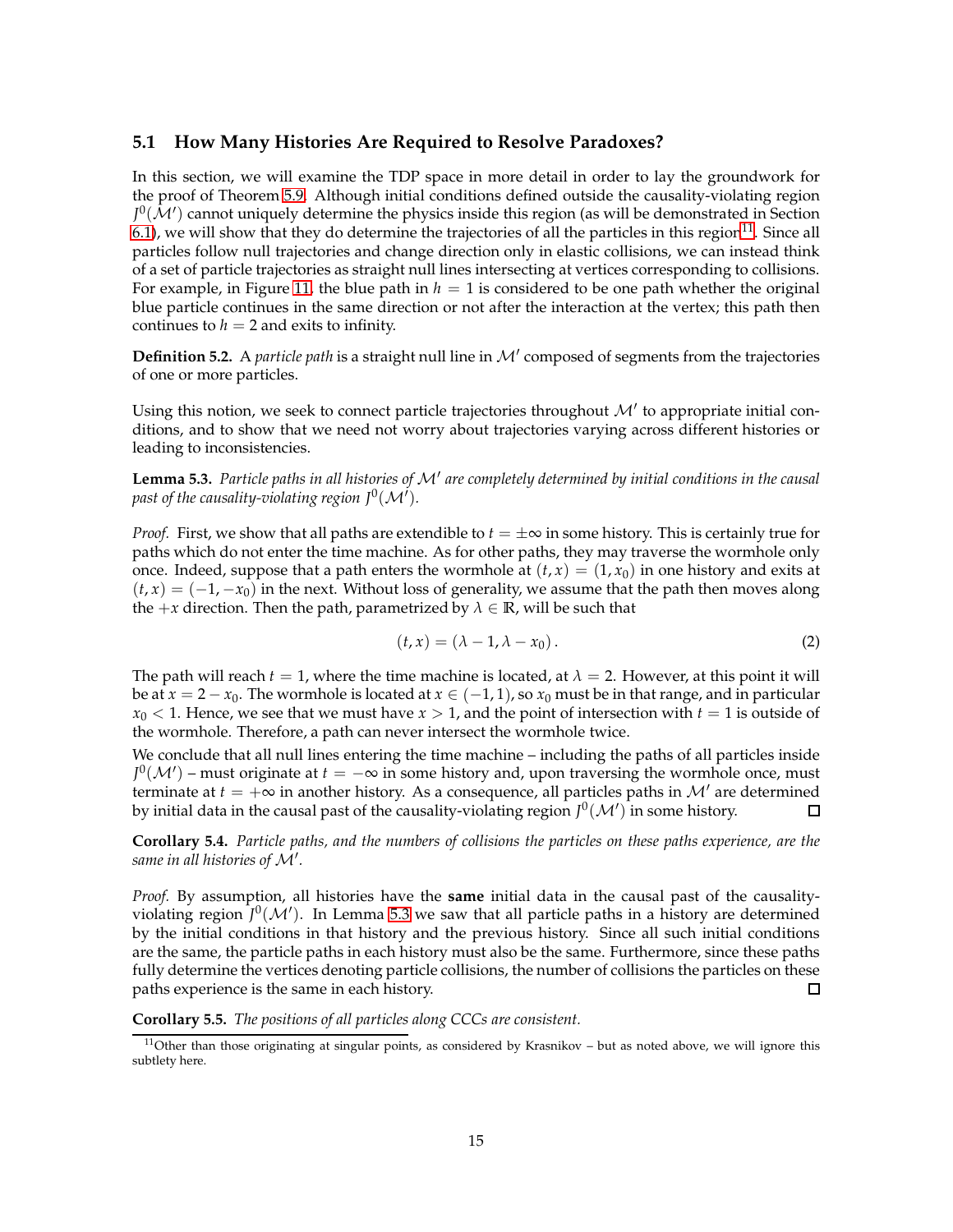*Proof.* Since all particle paths are extendible to  $t = \pm \infty$  in some history, no particles appear or disappear in a paradoxical way. Furthermore, since only two null paths can meet at each vertex, there are no particle interactions inconsistent with the laws of physics in this system.  $\Box$ 

All that remains in order to prove the absence of paradoxes is to demonstrate that the **colors** of particles along CCCs are consistent as well. To do that, we first prove the following lemma:

<span id="page-15-0"></span>**Lemma 5.6.** The color evolution of particles in  $J^0(\mathcal{M}')$  is determined entirely by the choice of m and  $n$  – the *number of particles entering from the left (*−*x) and the right (*+*x), respectively.*

*Proof.* Initially,  $m + n$  particles of various colors approach  $J^0(\mathcal{M}')$  along various trajectories. To show that only *m* and *n* affect the color evolution of particles in this region, we must show that neither the positions of the trajectories nor the initial colors impact this evolution.

The initial positions of the particles impact the positions of particles in  $J^0(\mathcal{M}')$ , but **not** the ordering of vertices – which completely determine how colors change, since colors are constant outside of the vertices. Since each null path approaching  $J^0(\mathcal{M}')$  traverses the wormhole and then leaves in the same direction that it came from (due to the twist at the wormhole), it is apparent that *m* particles must leave  $J^0(\mathcal{M}')$  in the  $-x$  direction and *n* particles must leave in the  $+x$  direction.

Since we are considering a spacetime with one spatial dimension, the spatial ordering of a set of particles or paths cannot change over time, except when it is flipped passing through the wormhole. Thus, the particles which leave  $J^0(\mathcal{M}')$  must be the same particles as those which enter it in the first place. Consequently, the remaining particles are **confined** to  $J^0(\mathcal{M}')$ , and their colors are impacted only by the number of collisions they have with the incoming particles, not by the incoming particles' colors.  $\Box$ 

Lastly, we build some machinery for analyzing the collisions of arbitrary numbers of particles.

**Definition 5.7.** A (*p*, *q*) particle *group collision* is a set of individual particle collisions arising from the scattering of *p* particles approaching from the left ( $-x$ ) and *q* particles from the right ( $+x$ ), as in Figure [12.](#page-16-0)

<span id="page-15-1"></span>**Lemma 5.8.** Let  $x_k$  be the color of particle number k counting from the left in a  $(p, q)$  particle group collision *where*  $p < q$ *. Then, after the collision, the particles' colors are given by:* 

$$
x'_{k} = x_{k} + \begin{cases} 2(k-1) + 1 & k \le p, \\ 2p & p < k \le q, \\ 2(p+q-k) + 1 & k > q. \end{cases}
$$
 (3)

*Proof.* Since *p* lines cross with *q* lines in one of these collisions,  $p \times q$  vertices arise, as illustrated in Figure [12.](#page-16-0) If we assign each line a number, as in the figure, then it is straightforward to label the vertices with tuples of these numbers. Since the spatial ordering of the particles is constant we can determine the first and last collisions that each particle will participate in.

In order to determine how particle colors change in one group collision, we assign each particle nonunique initial and final vertices corresponding to the first and last collisions that they participate in. As particles traverse the group collision between their initial and final vertices, they always travel from some vertex  $(a, b)$  to one of two adjacent vertices:  $(a + 1, b)$  or  $(a, b + 1)$ . Thus, if a particle enters the group collision at  $(a_i, b_i)$  and leaves at  $(a_f, b_f)$ , the total number of collisions that it participates in is  $(a_f - a_i) + (b_f - b_i) + 1$ , where the +1 accounts for the initial vertex.

Particle number *k* first collides at  $(p - k + 1, 1)$  if  $k \le p$  or at  $(1, k - p)$  if  $k > p$ , and it last collides at  $(p, k)$  if  $k \leq q$  or at  $(p+q-k+1, q)$  if  $k > q$ . Thus, over the course of a group collision,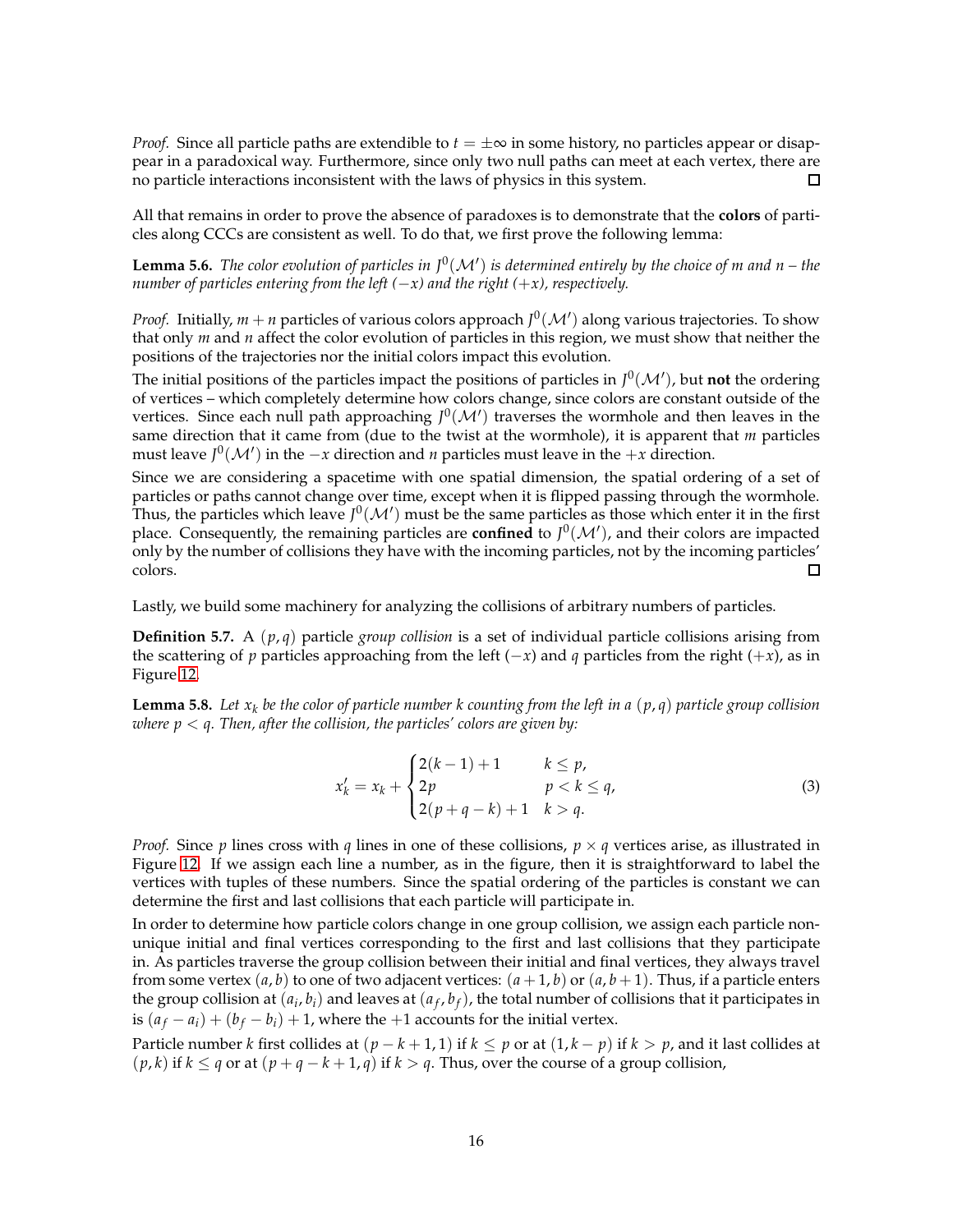<span id="page-16-0"></span>

Figure 12: A collision of *p* particles from the left and *q* particles from the right.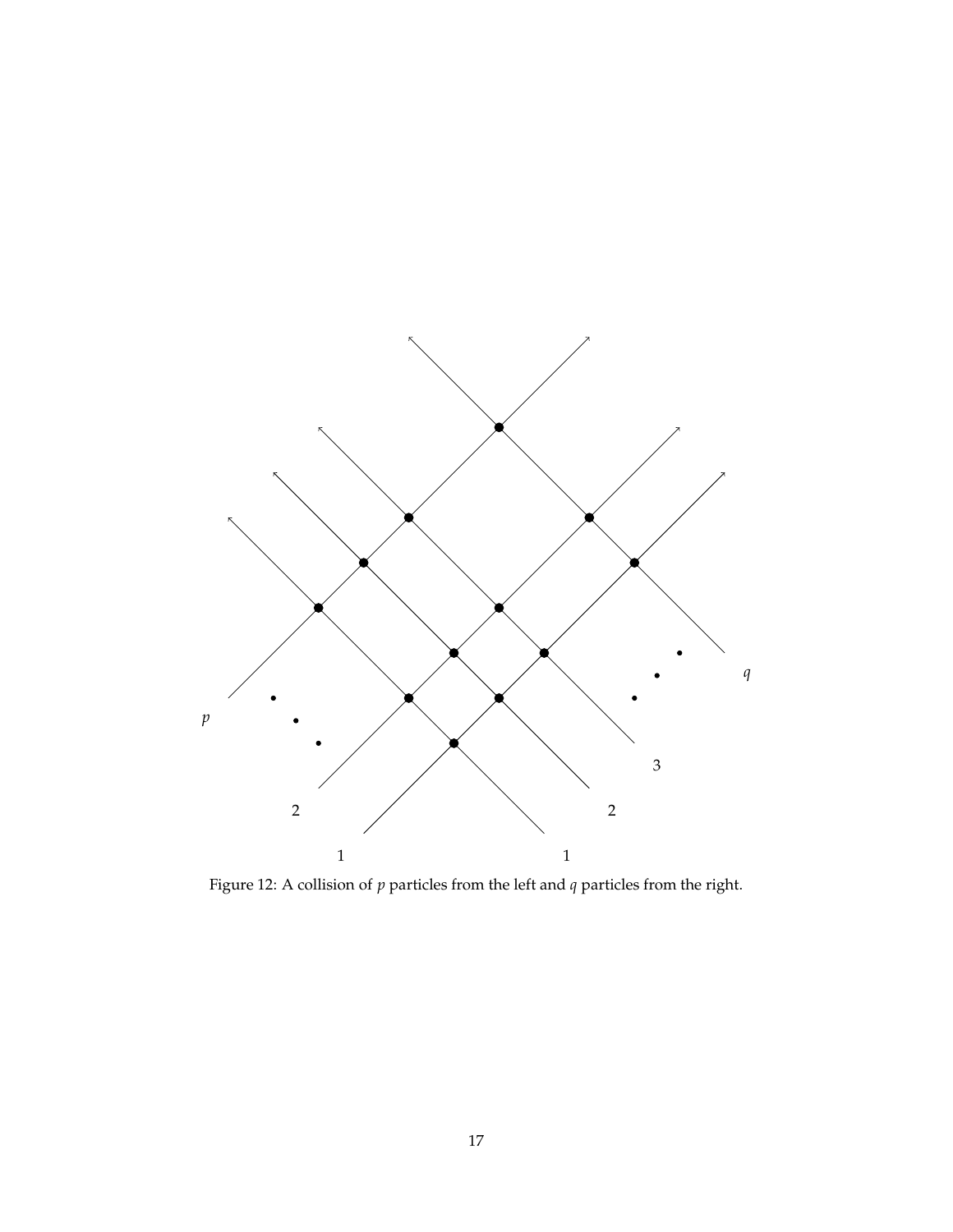<span id="page-17-1"></span>
$$
x'_{k} = x_{k} + \begin{cases} 2(k-1) + 1 & k \leq p, \\ 2p & p < k \leq q, \\ 2(p+q-k) + 1 & k > q. \end{cases}
$$
 (4)

Note the special case where  $p = q$ , and

<span id="page-17-2"></span>
$$
x'_{k} = x_{k} + \begin{cases} 2(k-1) + 1 & k \le p, \\ 2(2p - k) + 1 & k > p. \end{cases}
$$
 (5)

 $\Box$ 

Now, having built this machinery, we proceed to the main result of this chapter.

<span id="page-17-0"></span>**Theorem 5.9.** *No paradoxes arise in a cyclic history extension of the TDP space with C colors and H histories if and only if*  $C \mid H$ .

*Proof.* To show the absence of paradoxes for **all** initial conditions, we must fully characterize how these initial conditions evolve in order to derive consistency constraints for particles traveling along CCCs. The absence of a paradox is equivalent to the particles traveling along CCCs satisfying these constraints.

According to Corollary [5.5,](#page-14-3) positions along all particle trajectories are consistent. Thus, we need only show that the **colors** along these trajectories are consistent as well. This analysis is greatly simplified by Lemma [5.6,](#page-15-0) which ensures that the only variables we need to consider when analyzing the color evolution of particles in  $J^0(\mathcal{M}')$  are *m* and *n*, the number of particles entering from the left (-*x*) and the right  $(+x)$  respectively. As noted in the proof of Lemma [5.6,](#page-15-0) the only particles traversing the time machine – and thus the only particles traveling along CCCs – are confined exclusively to  $J^{\bar{0}}(\mathcal{M}')$ , so the relevant initial conditions for deriving consistency constraints are entirely specified by *m* and *n*.

We can more easily determine how the colors of these particles evolve over the course of one history by identifying three zones in  $J^0(\mathcal{M}')$  where there are group collisions. These zones are illustrated in Figure [13.](#page-18-0) According to Corollary [5.4,](#page-14-4) the structure of the collisions is the same in each history, so characterizing the evolution of particle colors in one history allows us to determine this more broadly over  $J^0(\mathcal{M}^{\prime}).$ 

Since all the incoming particles collide such that they scatter away from  $J^0(\mathcal{M}')$  without ever traversing the wormhole, particles approaching from −*x* may participate only in collisions in zone I and particles approaching from +*x* may participate only in collisions in zone II. Thus, *m* particles leave zone III going in the −*x* direction, participate in a group collision in zone I, and are scattered back into zone III; similarly, *n* particles leave zone III going in the  $+x$  direction, participate in a group collision in zone II, and are scattered back into zone III. These *m* + *n* particles are those which follow CCCs, imposing consistency constraints that must be satisfied to produce a legitimate solution to a given set of initial conditions.

The particles following CCCs collide in a group collision in zone III. However, it is not initially clear that the structure of this collision is the same as that of those in zones I and II: the group collision is interrupted by a wormhole that flips the spatial ordering of the particles. Nevertheless, we can treat this collision in the same way as the others. This can be visualized by stacking a copy of a single history's time machine region, flipped in *x*, on top of itself, as shown in Figure [14.](#page-19-0) This construction illustrates that the zone III collision takes the same form as the others, and we do not have to account for the wormhole's spatial flip until after the collision, if we consider first the group collisions in zones I and II, and then the zone III collision overlapping one history and the next.

We are interested in whether there exists an assignment of colors to the  $m + n$  particles following CCCs that remains consistent after the particles have traversed  $J^0(\mathcal{M}')$  through all *H* histories. We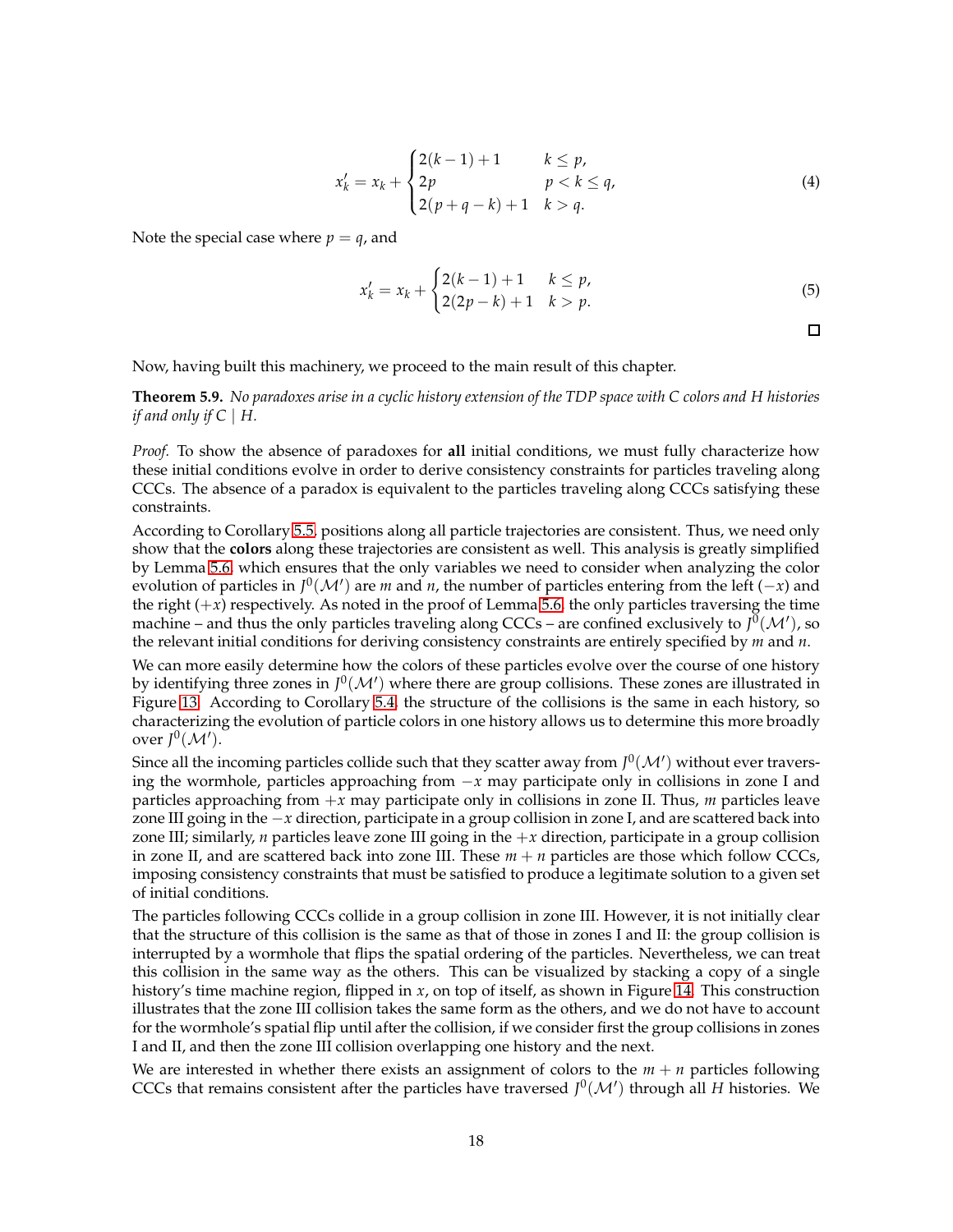<span id="page-18-0"></span>

Figure 13: A single history's causality-violating region can be partitioned into three zones, each of which contains a group collision of particles.

begin by determining how these particle colors evolve over one history, applying Lemma [5.8](#page-15-1) to each group collision.

Let *y<sup>k</sup>* be the color of particle number *k*, counting from the left among those following CCCs, after the zone III collision has taken place but before entering zone I or II. We first determine how these values of *k* relate to those used in Equation [\(4\)](#page-17-1) and [\(5\)](#page-17-2). For  $k \leq m$ , particle  $y_k$  corresponds to particle  $x_{m+k}$  in an (*m*, *m*) particle collision in zone I, and then to particle *x<sup>k</sup>* in an (*m*, *n*) particle collision in zone III. For  $k > m$ , particle  $y_k$  corresponds to particle  $x_{k-m}$  in an  $(n, n)$  particle collision in zone II, and then to particle *x<sup>k</sup>* in an (*m*, *n*) particle collision in zone III. Thus, evolving through one history,

$$
y'_{k} = y_{k} + \underbrace{\begin{pmatrix} 2(2m - (m + k)) + 1 & k \leq m, \\ 2((k - m) - 1) + 1 & m < k \leq n, \\ 2((k - m) - 1) + 1 & k > n, \end{pmatrix}}_{\text{Zone I and II collisions}} + \underbrace{\begin{pmatrix} 2(k - 1) + 1 & k \leq m, \\ 2m & m < k \leq n, \\ 2(m + n - k) + 1 & k > n, \end{pmatrix}}_{\text{Zone III collision}}
$$
  

$$
= y_{k} + \begin{cases} 2m & k \leq m, \\ 2k - 1 & m < k \leq n, \\ 2n & k > n. \end{cases}
$$
  
(6)

After passing through the wormhole, the spatial ordering of the particles is reversed. Thus, particle number *k* in one history becomes particle number  $m + n - k + 1$  in the next. Particles previously satisfying  $k \le m$  now satisfy  $k > n$ , so these particles all increase in color by  $2(m+n)$  after two histories. Also, since

$$
(2k-1) + (2(m+n-k+1)-1) = 2(m+n),
$$
\n(7)

particles satisfying  $m < k \le n$  also increase in color by  $2(m + n)$ . Thus, if *H* is even, the consistency constraint after traversing these histories is:

<span id="page-18-2"></span><span id="page-18-1"></span>
$$
y_k \equiv y_k + H(m+n) \mod C. \tag{8}
$$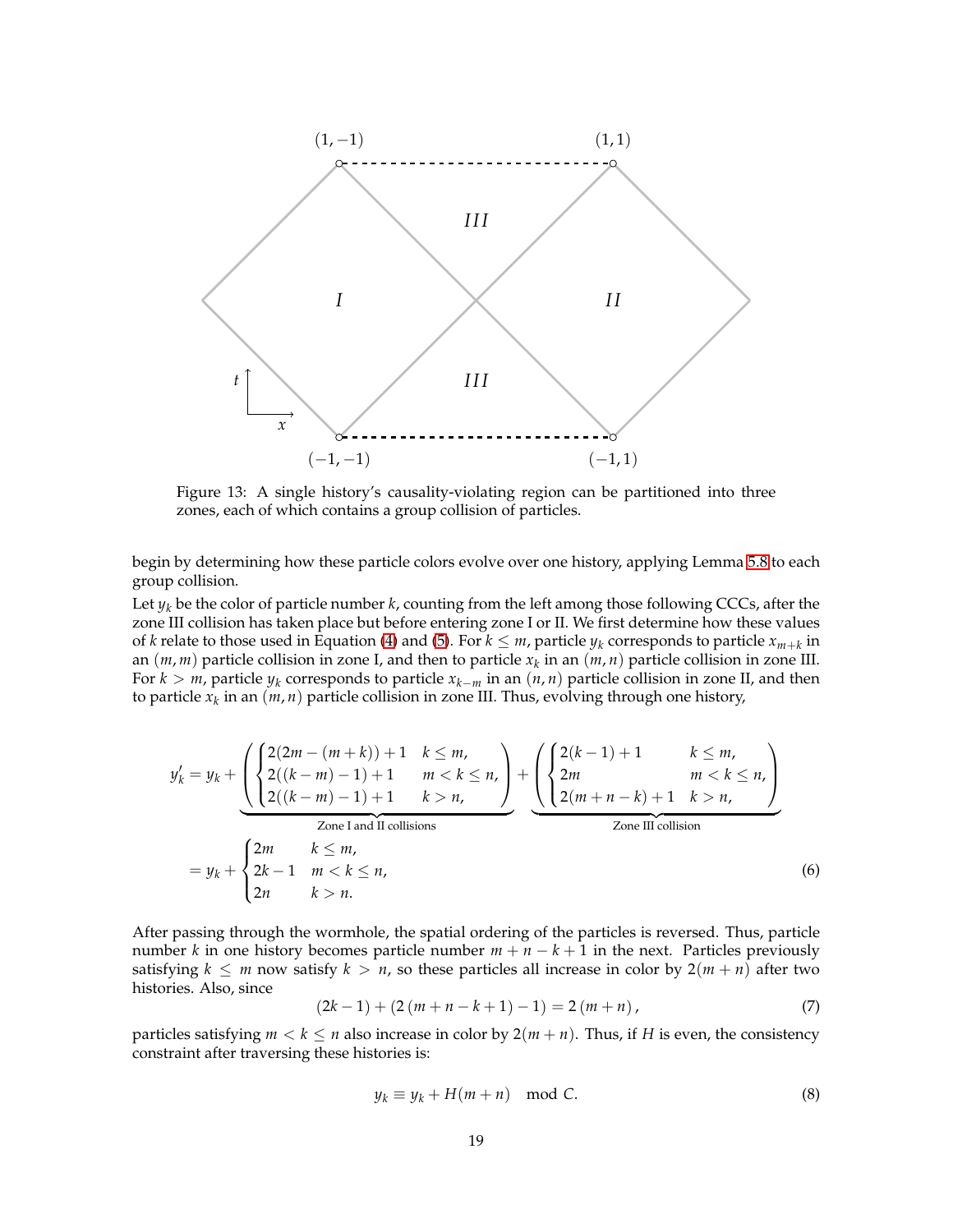<span id="page-19-0"></span>

Figure 14: Here, a **reflected** version of the *h* = 2 causality-violating region is stacked on top of the *h* = 1 causality-violating region. These two regions lie in different spaces, as indicated by the separate coordinate axes. However, this representation makes it easy to see how particles evolve over multiple histories, and what the consistency constraints are: that particles on the last wormhole surface match those on the first one.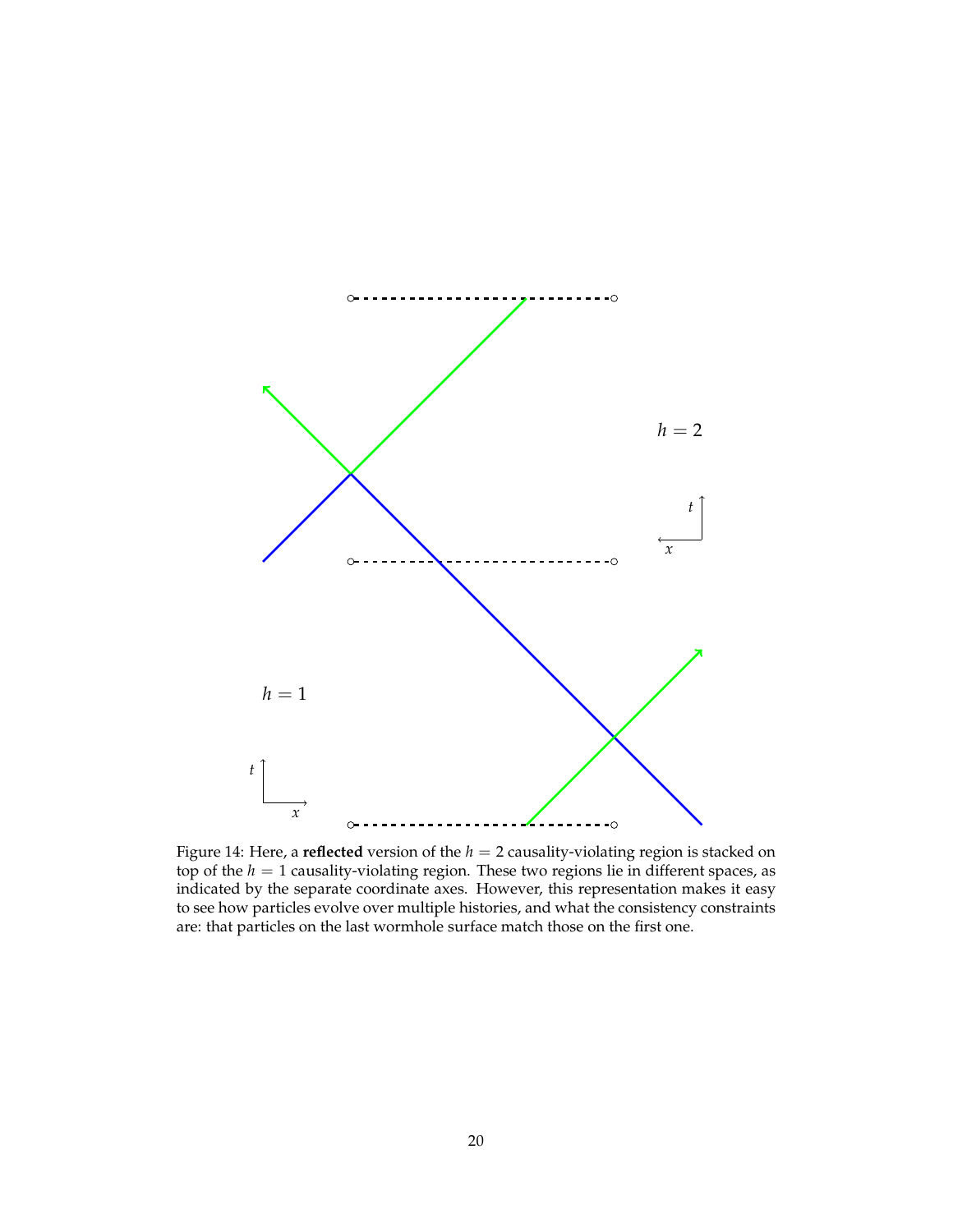When *H* = 1, the evolution of particle colors has already been given by Equation [6.](#page-18-1) If *H* is odd and *H* > 1, we can determine the evolution of particle colors by breaking the evolution into that over *H* − 1 histories (an even number) and that over the last history. After traversing an odd number of histories,  $y'_k$  must equal  $y_{m+n-k+1}$  for consistency. Thus, after  $H$  traversals for odd  $H$ , the consistency constraint is:

<span id="page-20-2"></span>
$$
y_{m+n-k+1} \equiv \begin{pmatrix} y_k + \begin{cases} (H+1)m + (H-1)n & k \le m, \\ 2k - 1 + (H-1)(m+n) & m < k \le n \\ (H-1)m + (H+1)n & k > n, \end{cases} \mod C. \tag{9}
$$

Note that both of these consistency requirements are in the group  $\mathbb{Z}_C$ . When  $k \neq \frac{m+n+1}{2}$  (that is, for all particles except the middle particle when  $m + n$  is odd) it implies that  $2H(m + n) \equiv 0 \mod C$ , and is satisfied for all  $m + n$  if and only if  $C \mid 2H$  (i.e.  $C$  divides  $2H$ , or  $2H$  is a multiple of  $C$ ). However, when  $m + n$  is odd, the  $k = \frac{m+n+1}{2}$  condition implies that  $H(m+n) \equiv 0$ , and is satisfied for all  $m+n$ if and only if  $C \mid H$ . The requirement for even *H* is satisfied if and only if  $H(m+n) \equiv 0 \mod C$ ; since all values of  $m + n$  are possible, this requires that  $C \mid H$ .

Thus, in general, *C* | *H* is equivalent to the non-existence of paradoxes for this system, since we can find a consistent solution for the particle colors. When  $C \nmid H$ , setting  $m = 0$  and  $n = 1$  (corresponding to the natural extension of the paradox in Figure [5\)](#page-6-1) provides a paradox, since the consistency constraints for both even and odd *H* cannot be satisfied in this case. П

#### <span id="page-20-0"></span>**5.2 Avoiding Bootstrap Paradoxes**

Although we have found conditions under which consistency paradoxes can be avoided using a finite number of histories, these solutions still have **bootstrap** paradoxes. This is because the particles in this system are now of two separate types:

- 1. Particles that come from infinity also exit to infinity, never entering the time machine;
- 2. Particles that emerge from the time machine in the past also enter the time machine in the future, never leaving the causality-violating region.

The particles of the second type have no existence outside of the causality-violating region (or outside CCCs), and therefore they are "created from nothing", which implies a bootstrap paradox. However, we can avoid these bootstrap paradoxes by changing our interpretation of the vertices.

In [\[15\]](#page-27-12) it is suggested for the case of  $C = 2$  that, instead of as elastic collisions, the vertices can be interpreted as intersections of **penetrable** particles, which simply flip colors when they cross each other's paths. We can extend this interpretation to our system for general *C*, where it involves a slightly more complicated interaction: particles which pass through each other adopt the other particle's color **plus** 1. This re-interpretation is sufficient to remove all bootstrap paradoxes, as depicted in Figure [15.](#page-21-2)

The blue particle coming in from infinity in *h* = 1 passes through the green particle which came out of the time machine. To distinguish the two particles, the first is indicated by a solid line while the second is indicated by a dashed line. The particles interact using vertex (c) in Figure [4](#page-6-0) – which now means that, instead of the particles changing both their directions and colors, they change neither! The blue particle then goes through the time machine and exits in  $h = 2$ , where it meets its copy, which is also blue (recall that the initial conditions are the same in each history). The copy is indicated by a dashed line<sup>[12](#page-20-1)</sup>. The particle and its copy pass through each other, and they interact using vertex

<span id="page-20-1"></span> $12$ The solid or dashed lines have no physical meaning, and they are not properties of the particles themselves; they are just used in the figure to distinguish one particle from the other in each vertex. The actual physical property of the particle coming in from infinity is that it is blue; the fact that it is solid in  $h = 1$  and dashed in  $h = 2$  is simply for the purpose of distinguishing the particle from its copy.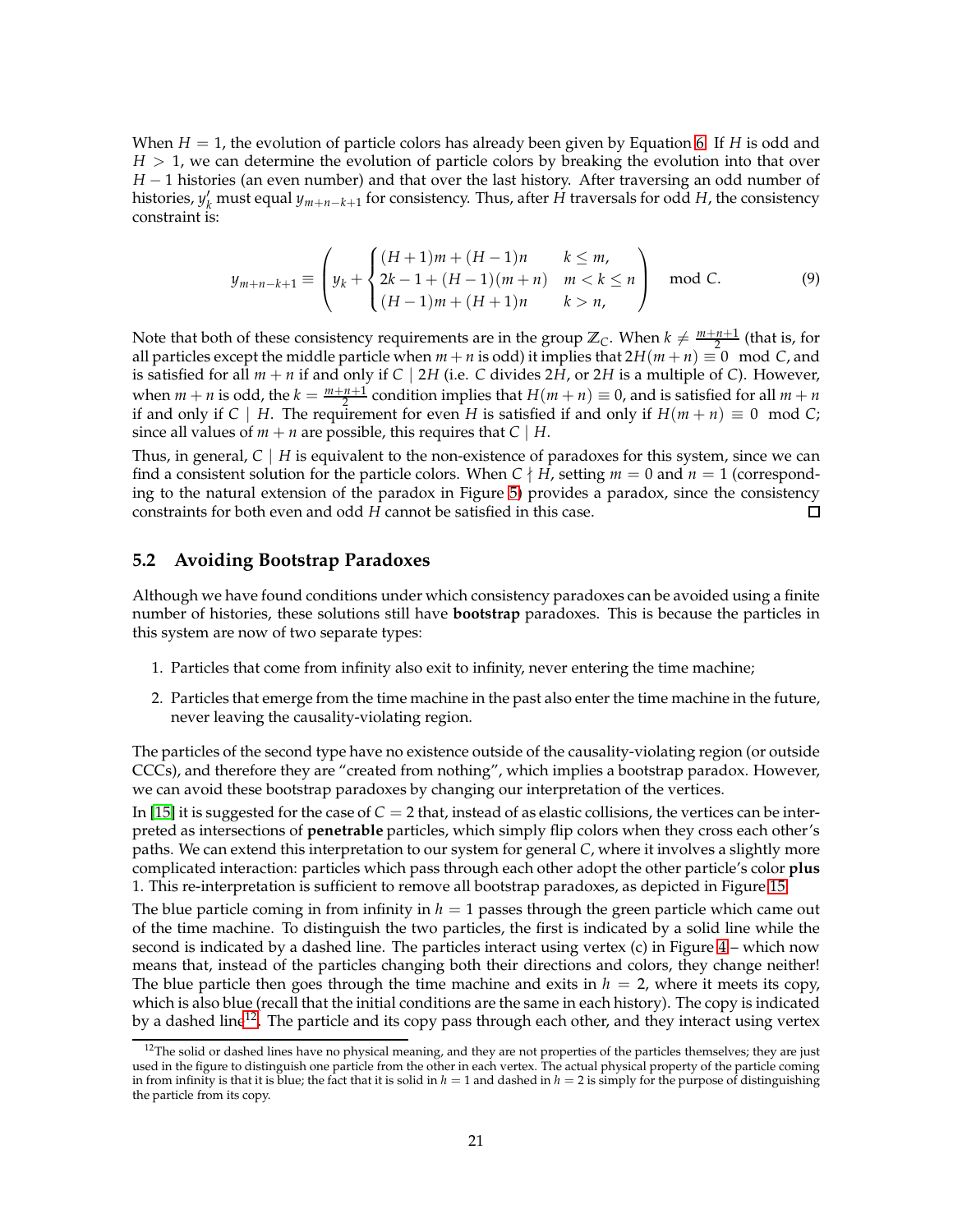<span id="page-21-2"></span>

Figure 15: In this illustration, with  $C = 2$  and  $H = 2$ , one particle is solid and the other is dashed. The illustration demonstrates an interpretation in which the particles do not collide; instead, they **pass through** each other. This allows us to avoid a bootstrap paradox. However, the same vertices in Figure [4](#page-6-0) still apply.

(a) of Figure [4.](#page-6-0) The solid particle changes its color to green, and goes out to infinity. The dashed particle also changes its color to green, and goes into the time machine – exiting from the past time machine in  $h = 1$ , since the histories are cyclic.

Neither of the particles actually follows a CCC, and both of them have a clear start and end outside of the causality-violating region: the solid particle enters from the right in  $h = 1$  and exits to the right in  $h = 2$ , while the dashed particle enters from the right in  $h = 2$  and exits to the right in  $h = 1$ . Thus, we avoid a bootstrap paradox. This readily generalizes to larger values of *C* and *H*.

# <span id="page-21-0"></span>**6 Analysis of Our Model**

### <span id="page-21-1"></span>**6.1 Multiple Consistent Solutions**

Even in the base TDP space without multiple histories, not **every** set of initial conditions necessarily causes a paradox. However, even initial conditions which have consistent solutions still exhibit unusual properties. Consider, for examples, the two solutions presented in Figures [16](#page-22-0) and [17,](#page-22-1) where the **same** initial conditions – two blue particles coming in, one from the left and one from the right – lead to **two** consistent color configurations. Thus, the evolution inside the causality-violating region cannot necessarily be predicted from the initial conditions. This situation does not usually appear in the absence of CCCs, as classical physics is in general deterministic<sup>[13](#page-21-3)</sup>. How will the universe "decide" which evolution to use? Choosing a specific one would require additional assumptions to explain what is special about that particular evolution.

The same situation also occurs generically in covering spaces of the TDP space. Referring back to the systems of equations required to ensure consistency in Section [5.1,](#page-14-0) we can determine the number of free color variables, and consequently the number of distinct consistent solutions. When *H* is even,

<span id="page-21-3"></span><sup>&</sup>lt;sup>13</sup>However, see [\[31\]](#page-28-9).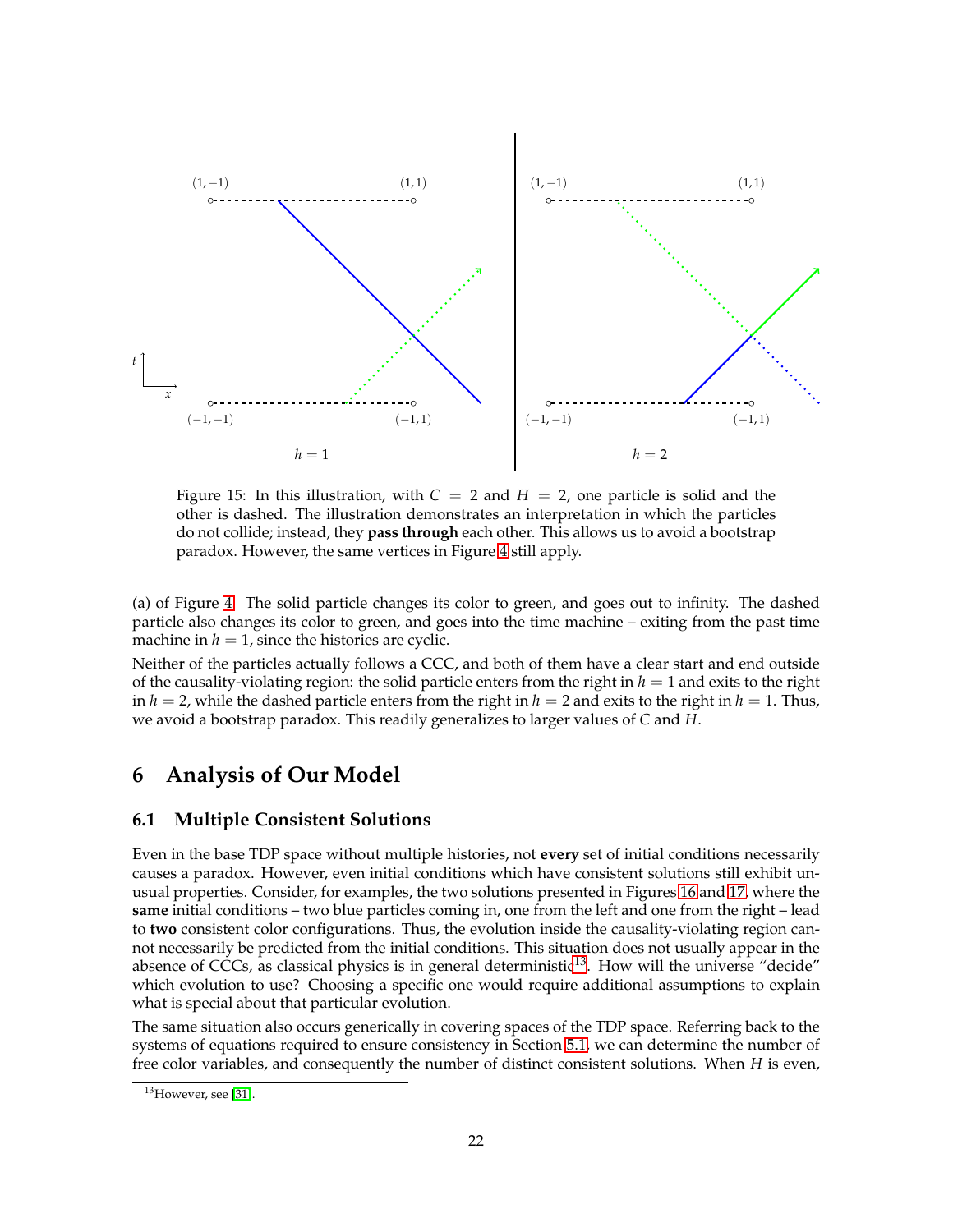<span id="page-22-0"></span>

Figure 16: One of the two consistent solutions obtained by sending particles toward the causality-violating region from both sides.

<span id="page-22-1"></span>

Figure 17: The second of the two consistent solutions obtained by sending particles toward the causality-violating region from both sides. Note that the initial conditions and final outcomes are the same as in Figure [16](#page-22-0) – two blue particles coming in and two green particles coming out – but the evolution inside the causality-violating region is different. Thus, evolution in this region cannot be predicted.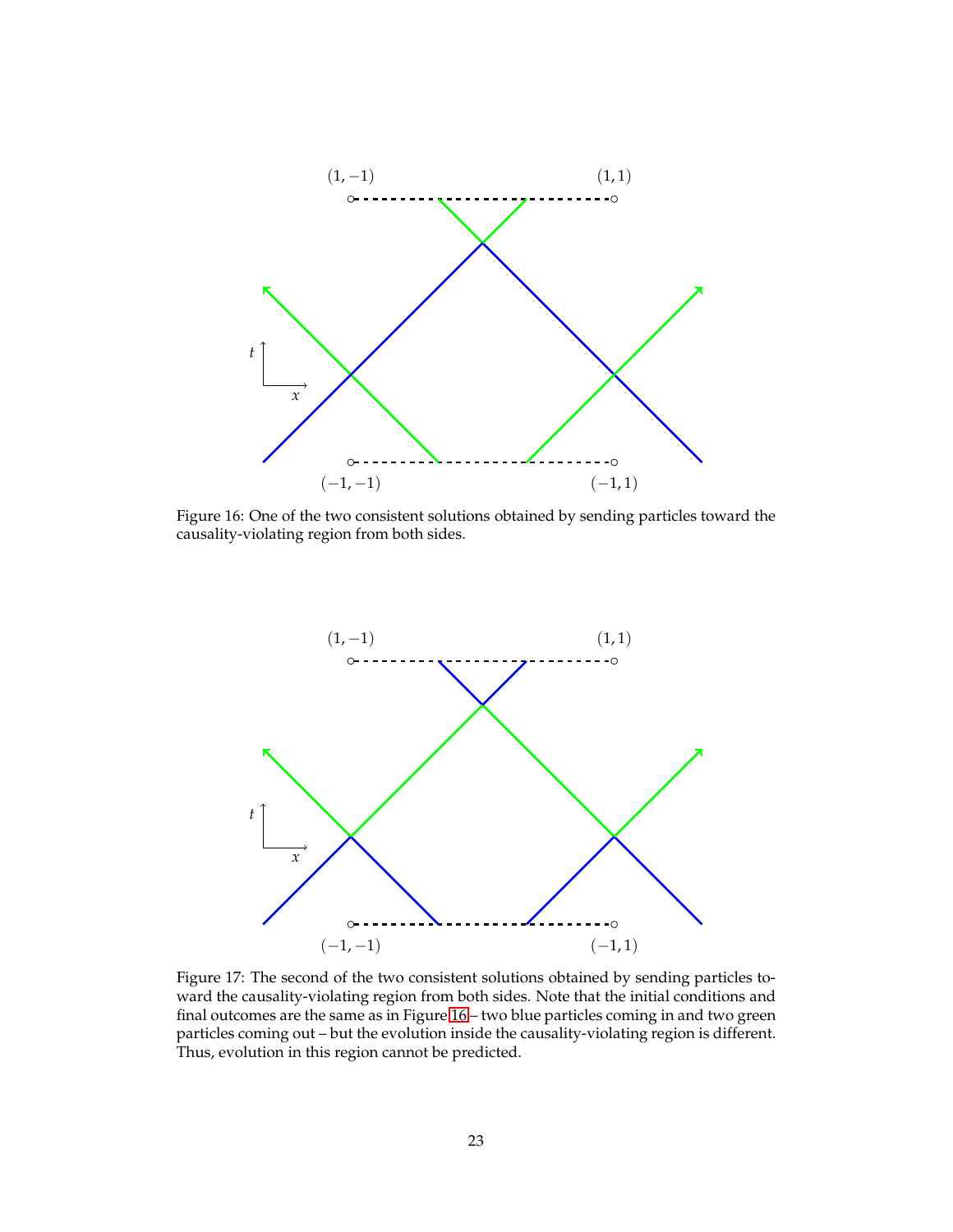the relevant constraint is Equation [8,](#page-18-2) where each particle color is independent of the rest. Thus, when *H* is even there are *C <sup>m</sup>*+*<sup>n</sup>* possible solutions. When *H* is odd, the relevant constraint is Equation [9,](#page-20-2) where most equations are coupled in pairs, giving  $C^{\lceil \frac{m+n}{2} \rceil}$  solutions.

Thus, the notion of multiple histories seems to arise from causality-violating spacetimes in two distinct ways: first, when we extend the spacetime to resolve paradoxes, and second, when multiple outcomes are compatible with the same initial conditions. This second case seems more akin to the "worlds" of the Everett interpretation than to the histories solving time travel paradoxes, as these "worlds" represent distinct possible outcomes for the same physical process rather than an outside intervention due to the presence of a time machine. Confronted with similar phenomena in a different spacetime, Echeverria, Klinkhammer, and Thorne suggested in [\[20\]](#page-27-16) the possibility of resolving the situation using a quantum mechanical sum-over-histories method.

#### <span id="page-23-0"></span>**6.2 Revisiting Previous Histories and the Novikov Conjecture**

In Chapter [5,](#page-12-0) we found that, assuming the number of colors *C* is finite, it is sufficient to have *C* different **cyclic** histories in order to resolve every possible paradox, both consistency and bootstrap. In other words, contrary to popular opinion, one does **not** need to prevent going back to previously visited histories in order to avoid paradoxes.

Note that, since we allowed going back to the very first history, the time machine will always emit particles from the future as soon as it is created, which is what one would expect if the Novikov conjecture is true, but not from a traditional multiple-histories scenario, where the first history should, by definition, be the one where no one has "yet" traveled back in time. However, while the Novikov conjecture was originally only applied to a single history, it can be applied more generally, in principle, to larger spacetimes – even to those containing multiple histories.

The scenario where travel to the first history is possible therefore **extends** the Novikov self-consistency conjecture to multiple histories. Indeed, under the traditional Novikov conjecture, since there is only one history, when we open the time machine at  $t = -1$ , particles **must** come out since they went (will go) into the time machine at  $t = +1$ . This is similar to how, in the traditional Novikov conjecture scenario, a time traveler who goes back in time to kill themselves has, in fact, **already** gone back and **already** failed. There is no history where the time traveler did not go back in time "yet", since there is only **one** history.

To illustrate this more precisely, consider a scenario where Alice wants to travel back in time from 2020 to 1950 and kill her grandfather, Bob, before he met her grandmother. Let us first assume that the Novikov conjecture is correct, but there is only one history. Then in this one history, in chronological order, Bob is born in 1930, Alice emerges from a time machine in 1950 and tries to kill Bob – but fails, Alice is born in 1990, and Alice goes into a time machine in 2020. This is a completely consistent chain of events, and there is no "other" universe or history where Alice did **not** travel back to 1950.

Next, let us assume that there are multiple histories, and that they are cyclic all the way back to the first history. Then, again, there is a completely self-consistent chain of events – however, now it encompasses more than one history. We will denote the year 2020 in history A as 2020A, and so on, and we will similarly denote Alice from history A as Alice A, and so on.

In history A, Bob A is born in 1930A, Alice B emerges from a time machine in 1950A and tries to kill Bob A **by releasing a crocodile** – but fails, Alice A is born in 1990A, Bob A tells Alice A in 2010A a story about a woman who looked remarkably like an older version of her who tried to kill him back in 1950A by releasing a crocodile, and Alice A goes into a time machine in 2020A determined to kill her grandfather using another, more efficient method: dropping a piano on him.

In history B, Bob B is born in 1930B, Alice A emerges from a time machine in 1950B and tries to kill Bob B **by dropping a piano on him** – but fails, Alice B is born in 1990B, Bob B tells Alice B in 2010B a story about a woman who looked remarkably like an older version of her who tried to kill him back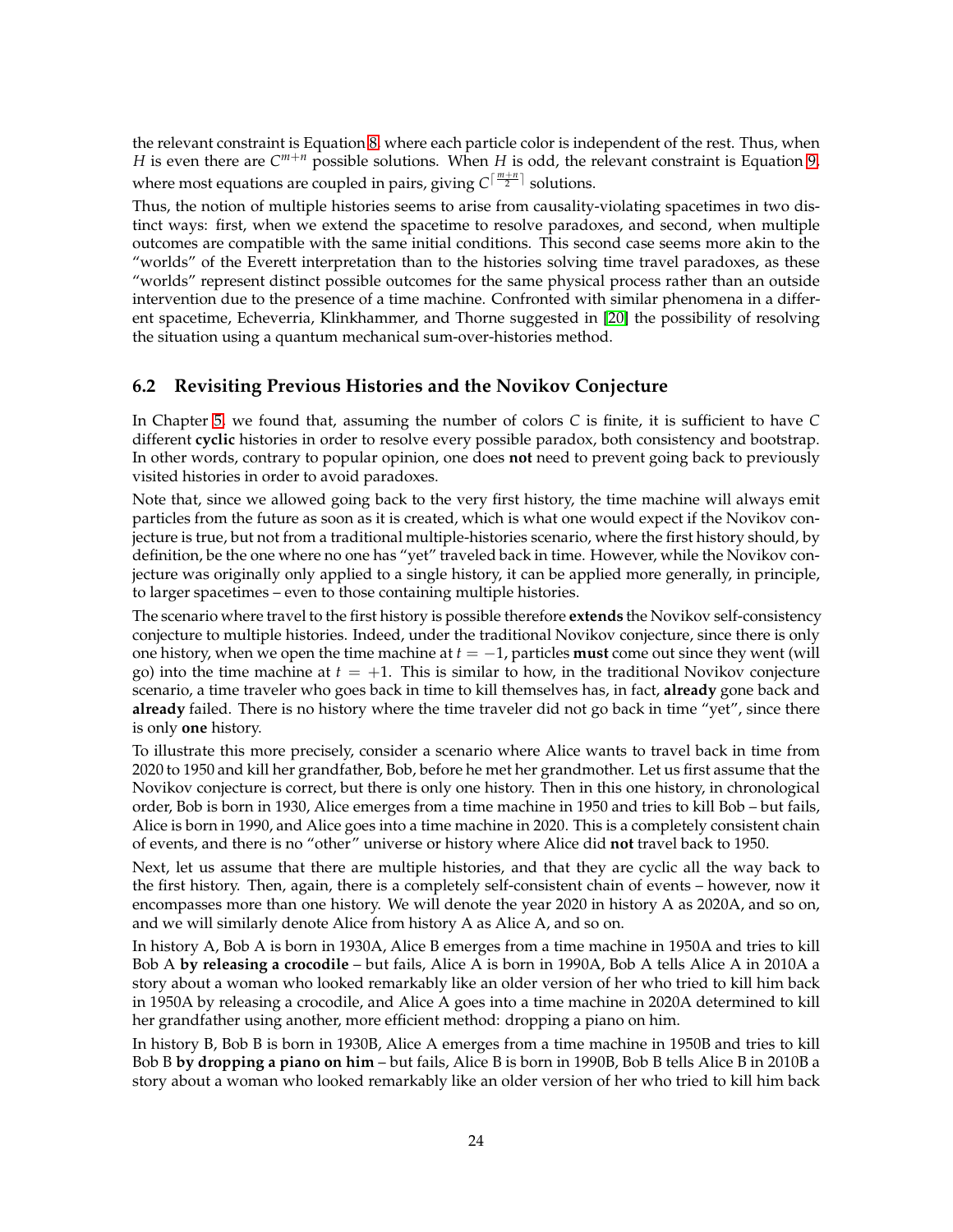in 1950B by dropping a piano on him, and Alice B goes into a time machine in 2020B determined to kill her grandfather using another, more efficient method: releasing a crocodile.

This is a Novikov-like scenario, but with two distinct histories which are **not** self-consistent individually, since the murder attempts in each history are different; when Alice B tries to kill Bob A by releasing a crocodile, she is deliberately doing something that she knows **not** to be consistent with her own history (B), as she is trying to **change** history. Although she does manage to change history from her perspective (into history A), Novikov's conjecture still conspires to prevent her from changing it in an inconsistent way; the combination of histories A and B together represents a completely self-consistent chain of events, spanning two distinct histories.

These examples illustrate how paradox resolution using finite cyclic histories leads to a novel hybrid scenario, with outcomes characteristic of both one-history spacetimes satisfying the Novikov conjecture and multiple-histories models with unlimited histories. With the Novikov conjecture over only one history, there are closed causal curves, and paradoxes are avoided when consistency can be enforced along these curves. The price we have to pay is that the actions time travelers take after they travel to the past must be predetermined, making time travel essentially trivial. You can never go back in time to kill Hitler, because there is only one history, and in this history Hitler existed $^{14}$  $^{14}$  $^{14}$ .

On the other hand, with an infinite number of histories, paradoxes are resolved by simply eliminating closed causal curves in the first place. The price we have to pay is that, since CCCs do not exist, this is not "true" time travel anymore<sup>[15](#page-24-2)</sup>.

Extending the Novikov conjecture to finite cyclic histories provides a new middle ground for solving time travel paradoxes. The first case occurs when  $H = 1$  and the second when *H* is infinite. In between, when *H* is finite and greater than 1, we may have the existence of closed causal curves over multiple histories while still satisfying the Novikov conjecture, enabling "true" time travel along with the ability to change history<sup>[16](#page-24-3)</sup>.

#### <span id="page-24-0"></span>**6.3 Observable Consequences**

We now have **four** different ways in which our universe might resolve time travel paradoxes:

- 1. **The Hawking conjecture:** Time travel is simply impossible.
- 2. **The Novikov conjecture:** There is only one history, and it can never be changed.
- 3. **Branching spacetime scenario:** Observers who travel back in time find themselves in a new history and unable to go back to a previous history. Furthermore, there is a unique first history.
- 4. **Covering space scenario:** There is no unique first history and it is possible to return to a previous history when the number of histories is finite – as long as the Novikov conjecture applies to the long closed causal curves which traverse all of the histories (as opposed to each history individually).

 $14$ Or maybe you go back in time to kill Hitler – but fail, and this near-death experience turns out to be what caused Hitler to become an evil dictator in the first place!

<span id="page-24-2"></span><span id="page-24-1"></span><sup>15</sup>But see Footnote [10.](#page-12-1)

<span id="page-24-3"></span><sup>&</sup>lt;sup>16</sup>Furthermore, the traditional Novikov scenario, with only one history, does not leave any room for "free will", since Alice cannot make any choice that will change the past; if Alice already knows how her future self attempted to kill Bob in the past, then she will simply **not be able to choose** to try killing him in another way. However, with finite cyclic histories, Alice **does**, in fact, have the capacity to change history – as Alice A and B did in the example above. If she ever succeeds, then the chain of histories is simply terminated; however, it is also possible that she fails every single time, in which case the histories can (but do not necessarily have to) be cyclic. Thus, this scenario provides at least the **illusion** of "free will". Importantly, note that since different Alices exit the time machine in each history, Alice B does not have a memory of what happened in history A, so as far as she is concerned, she has the "free will" to do whatever she wants. More generally, there is never a situation where Alice knows what is supposed to happen and finds out that she simply does not have the ability to change it, which is the main issue with Novikov's conjecture. Each history is a completely new history, from Alice's perspective, with endless possibilities and nothing predetermined.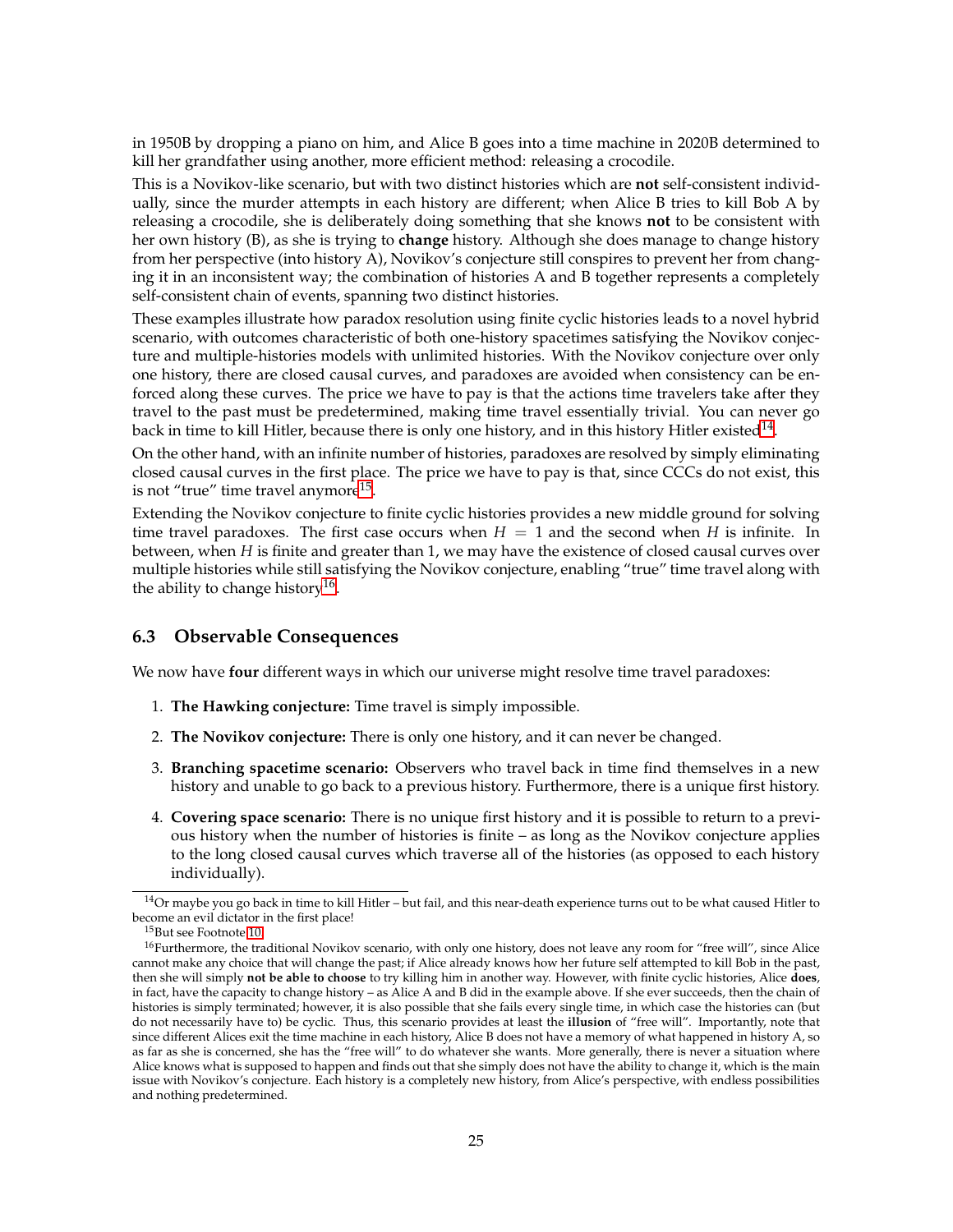How may we experimentally determine which approach, if any, is realized in our universe? First, if we successfully build a time machine, then we have disproved the Hawking conjecture $17$ . Let us thus assume that it is indeed possible to build a time machine, and discuss how to distinguish among options 2, 3, and 4. Consider a simple experiment where Alice builds the time machine described by the TDP space, which connects  $t = +1$  to  $t = -1$ .

First, let us assume that Alice notices that another Alice did **not** emerge from the time machine at  $t = -1$ . She then enters the time machine at  $t = +1$  and meets a copy of herself, who confirms that the time is now *t* = −1. Both Alices now know that there are at least two independent histories: the one where Alice did not exit the time machine at  $t = -1$ , and the one where she did. Among the four models we examine in this section, the Alices conclude that the **branching spacetime** scenario must be the correct one, since Alice necessarily came from the **first** history,  $h = 1$ , and arrived at another history,  $h = 2$ .

Alternatively, let us assume that Alice (we shall now call her Alice A) notices that another Alice (Alice B) **did** emerge from the the time machine at *t* = −1. Then the Alices can try to change something that Alice B remembers happening, which should be trivial assuming that Alice B remembers everything that happened between  $t = -1$  and  $t = +1$  in her history. For example, if Alice B remembers that she said "1" then Alice A can try to say "2" instead.

- If they succeed in changing something, then they can conclude that they live in a **covering space** scenario – since there is no first Alice, but also more than one history.
- If they fail to do so, then they can suspect that they are in a **Novikov conjecture** scenario.

### <span id="page-25-0"></span>**7 Summary and Future Plans**

In this paper, we introduced a (1+1)-dimensional model for a spacetime with a time machine and multiple histories, and showed how time travel paradoxes within this model are inevitable unless one allows for sufficiently many histories. An infinite number of histories is certainly sufficient; however, we also showed that a finite number of cyclic histories is sufficient within our particular model, producing a variation of Novikov's conjecture which spans multiple histories. This scenario contains closed causal curves, unlike traditional multiple-histories resolutions, while also allowing time travelers to actually change the past, unlike Novikov's conjecture over only one history. Therefore, it provides a good middle ground between the two. We also suggested how to experimentally determine, at least in principle, whether our universe is described by the Hawking conjecture, the Novikov conjecture, a branching spacetime model, or a covering space model.

There are several important issues that we did not discuss here, including the following:

- We did not provide an actual physical mechanism for creating new histories; we merely assumed them, as is usually done in the literature.
- We asserted that, in the TDP space, a time traveler moves from one history to another while traversing the wormhole. However, we did not develop a prescription for determining at which point along a closed timelike or causal curve this transition between histories happens in more general spacetimes. This question is of particular concern in the case of more "realistic" time travel models, such as those using warp drives or wormholes with non-zero throat length. As time travel in this case involves traversing a non-zero distance, it is unclear where exactly along

<span id="page-25-1"></span> $17$ As is usually the case, finding a counter-example to the conjecture is much easier than proving that it is true in all cases. To **prove** the Hawking conjecture, it is not enough to simply not succeed in building a time machine, since it is always possible that a time machine **can** be built, but we are just not skillful enough to build it. The proof must therefore be a theoretical one; we must have access to the most fundamental theory of physics (if such a theory exists...), and use that theory to mathematically prove that a time machine **cannot** be built, even in principle.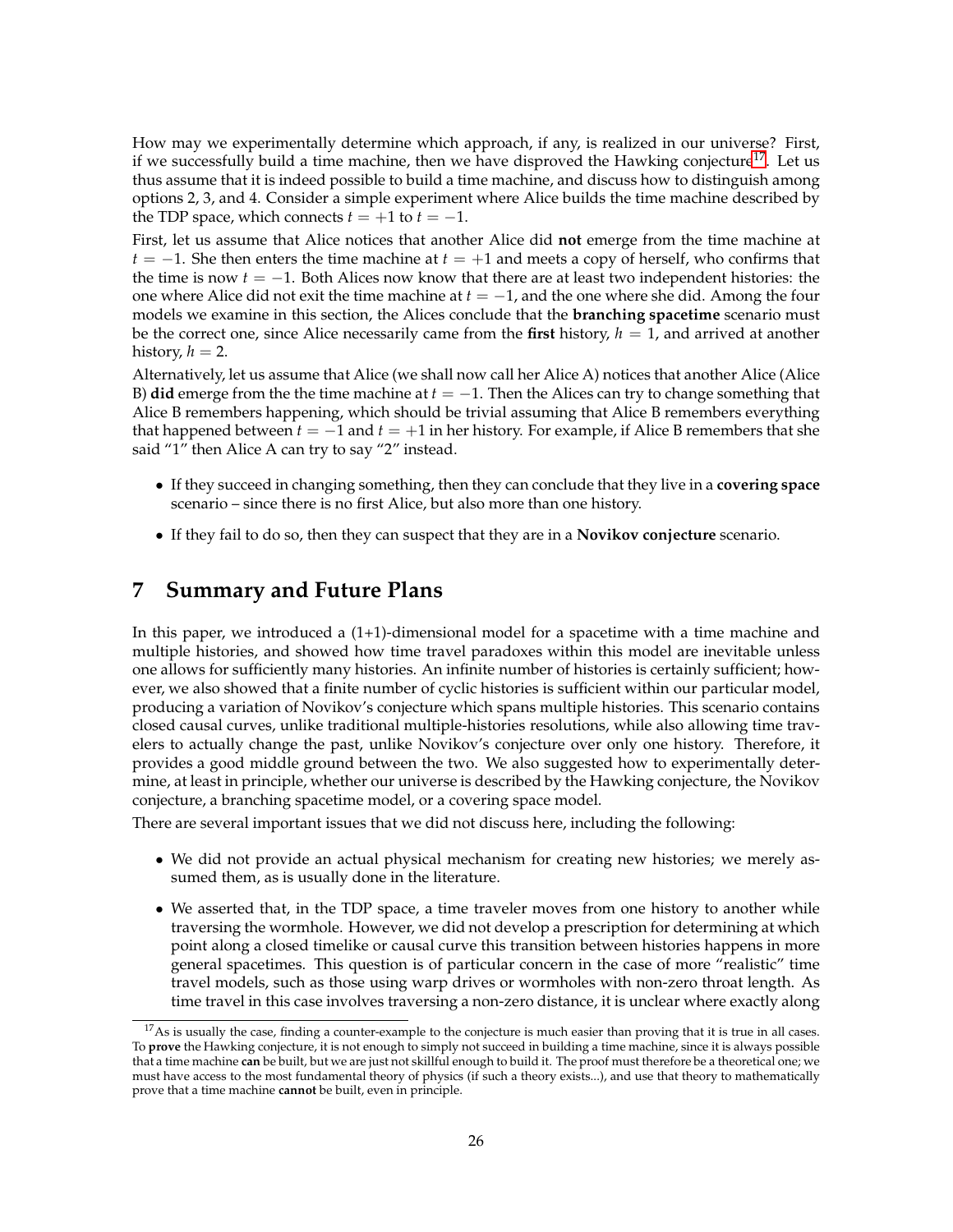this journey the new history should be created. This problem becomes even more complicated when one considers that closed curves, by definition, do not have a beginning or end!

We hope to address these issues in future work. Other intriguing avenues of future research include generalizing our model in different ways, such as the following:

- Formulating the model in 2+1 and 3+1 spacetime dimensions.
- Employing realistic physical laws, ideally given by a well-defined Lagrangian.
- Allowing particles to travel along timelike paths in addition to null paths.
- Allowing additional time machines.
- Allowing time machines to be turned on and off.

Multiple histories are, in our opinion, the most compelling of the existing approaches for resolving time travel paradox. Hawking's conjecture simply prevents time travel from happening in the first place, while Novikov's conjecture allows time travel, but in an extremely limited way, where the past cannot be changed and the time traveler cannot exercise their "free will". If either conjecture is true, it would make life much less interesting.

In contrast, the multiple-histories approach allows changing the past, and at least the illusion of "free will" – thus making the universe considerably more exciting. In addition, it challenges many fundamental notions in mathematics, physics, and philosophy, and opens up stimulating new avenues of research. Yet, there is surprisingly little literature about it. Furthermore, our presentation in this paper of a novel approach – the cyclic multiple-histories approach, which extends the Novikov conjecture to multiple histories and exhibits hybrid behavior characteristic of both the Novikov conjecture and multiple histories – may provide new and interesting ways in which time travel paradoxes can be discussed and analyzed.

We hope that this paper will inspire mathematicians, physicists, and philosophers to work on the formulation of a consistent and well-defined framework for physics with multiple histories, both in relation to time travel paradoxes and in other contexts, such as the Everett interpretation of quantum mechanics.

### <span id="page-26-0"></span>**8 Acknowledgments**

B. S. would like to thank (in alphabetical order) Daniel C. Guariento, Kasia Rejzner, and Rafael Sorkin for stimulating discussions. J. H. would like to thank Matthew Fox for helpful discussions and Perimeter Institute for providing the opportunity to perform this research as part of its undergraduate summer program.

<span id="page-26-1"></span>Research at Perimeter Institute is supported in part by the Government of Canada through the Department of Innovation, Science and Economic Development Canada and by the Province of Ontario through the Ministry of Colleges and Universities.

### <span id="page-26-2"></span>**References**

- [1] B. Shoshany, "Lectures on Faster-than-Light Travel and Time Travel," *[SciPost Phys. Lect. Notes 10](http://dx.doi.org/10.21468/SciPostPhysLectNotes.10)* (2019) .
- <span id="page-26-3"></span>[2] M. Visser, *Lorentzian Wormholes*. American Inst. of Physics, 1996. <https://www.springer.com/gp/book/9781563966538>.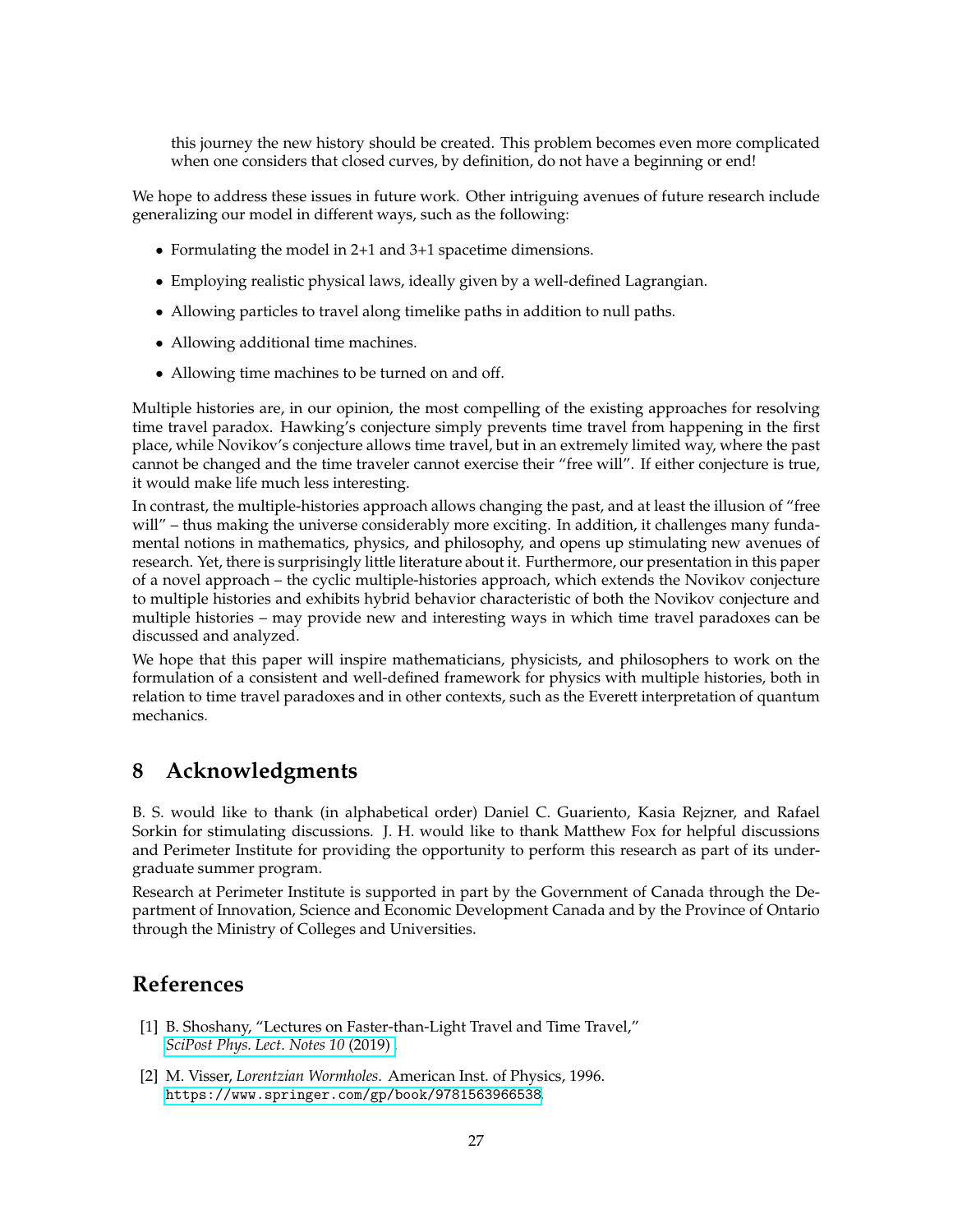- <span id="page-27-0"></span>[3] S. Krasnikov, *[Back-in-Time and Faster-than-Light Travel in General Relativity](http://dx.doi.org/10.1007/978-3-319-72754-7)*. Springer International Publishing, 2018.
- <span id="page-27-1"></span>[4] F. S. N. Lobo, ed., *[Wormholes, Warp Drives and Energy Conditions](http://dx.doi.org/10.1007/978-3-319-55182-1)*. Springer International Publishing, 2017.
- <span id="page-27-2"></span>[5] A. Einstein and N. Rosen, "The particle problem in the general theory of relativity," *Phys. Rev.* **48** [\(Jul, 1935\) 73–77.](http://dx.doi.org/10.1103/PhysRev.48.73)
- <span id="page-27-3"></span>[6] W. J. van Stockum, "Ix.-the gravitational field of a distribution of particles rotating about an axis of symmetry," *[Proceedings of the Royal Society of Edinburgh](http://dx.doi.org/10.1017/S0370164600013699)* **57** (Aug, 1938) 135–154.
- <span id="page-27-4"></span>[7] K. Gödel, "An example of a new type of cosmological solutions of einstein's field equations of gravitation," *Rev. Mod. Phys.* **21** [\(Jul, 1949\) 447–450.](http://dx.doi.org/10.1103/RevModPhys.21.447)
- <span id="page-27-5"></span>[8] M. Alcubierre, "The warp drive: hyper-fast travel within general relativity," *[Classical and Quantum Gravity](http://dx.doi.org/10.1088/0264-9381/11/5/001)* **11** no. 5, (May, 1994) L73–L77, [arXiv:gr-qc/0009013](http://arxiv.org/abs/gr-qc/0009013).
- <span id="page-27-6"></span>[9] M. S. Morris and K. S. Thorne, "Wormholes in spacetime and their use for interstellar travel: A tool for teaching general relativity," *American Journal of Physics* **56** [no. 5, \(May, 1988\) 395–412.](http://dx.doi.org/10.1119/1.15620) <http://www.cmp.caltech.edu/refael/league/thorne-morris.pdf>.
- <span id="page-27-7"></span>[10] V. P. Frolov and I. D. Novikov, "Physical effects in wormholes and time machines," *Phys. Rev. D* **42** [\(Aug, 1990\) 1057–1065.](http://dx.doi.org/10.1103/PhysRevD.42.1057)
- <span id="page-27-8"></span>[11] J. R. Gott, III, "Closed timelike curves produced by pairs of moving cosmic strings: Exact solutions," *Phys. Rev. Lett.* **66** [\(1991\) 1126–1129.](http://dx.doi.org/10.1103/PhysRevLett.66.1126)
- <span id="page-27-10"></span><span id="page-27-9"></span>[12] S. V. Krasnikov, "Hyperfast travel in general relativity," *Phys. Rev. D* **57** [\(Apr, 1998\) 4760–4766.](http://dx.doi.org/10.1103/PhysRevD.57.4760)
- [13] A. E. Everett and T. A. Roman, "Superluminal subway: The krasnikov tube," *Phys. Rev. D* **56** [\(Aug, 1997\) 2100–2108.](http://dx.doi.org/10.1103/PhysRevD.56.2100)
- <span id="page-27-11"></span>[14] E. Curiel, ["A Primer on Energy Conditions,"](http://dx.doi.org/10.1007/978-1-4939-3210-8_3) in *Towards a Theory of Spacetime Theories*, D. Lehmkuhl, G. Schiemann, and E. Scholz, eds., pp. 43–104. Springer New York, New York, NY, 2017. [arXiv:1405.0403](http://arxiv.org/abs/1405.0403).
- <span id="page-27-18"></span><span id="page-27-12"></span>[15] S. Krasnikov, "The Time travel paradox," *Phys. Rev.* **D65** [\(2002\) 064013,](http://dx.doi.org/10.1103/PhysRevD.65.064013) [arXiv:gr-qc/0109029](http://arxiv.org/abs/gr-qc/0109029).
- [16] S. W. Hawking and G. F. R. Ellis, *[The Large Scale Structure of Space-Time](http://dx.doi.org/10.1017/CBO9780511524646)*. Cambridge Monographs on Mathematical Physics. Cambridge University Press, 1973.
- <span id="page-27-14"></span><span id="page-27-13"></span>[17] S. W. Hawking, "Chronology protection conjecture," *Phys. Rev. D* **46** [\(Jul, 1992\) 603–611.](http://dx.doi.org/10.1103/PhysRevD.46.603)
- [18] D. Deutsch, "Quantum mechanics near closed timelike lines," *Phys. Rev. D* **44** [\(Nov, 1991\) 3197–3217.](http://dx.doi.org/10.1103/PhysRevD.44.3197)
- <span id="page-27-15"></span>[19] J. Friedman, M. S. Morris, I. D. Novikov, F. Echeverria, G. Klinkhammer, K. S. Thorne, and U. Yurtsever, "Cauchy problem in spacetimes with closed timelike curves," *Phys. Rev. D* **42** [\(Sep, 1990\) 1915–1930.](http://dx.doi.org/10.1103/PhysRevD.42.1915) <https://authors.library.caltech.edu/3737/>.
- <span id="page-27-16"></span>[20] F. Echeverria, G. Klinkhammer, and K. S. Thorne, "Billiard balls in wormhole spacetimes with closed timelike curves: Classical theory," *Phys. Rev. D* **44** [\(Aug, 1991\) 1077–1099.](http://dx.doi.org/10.1103/PhysRevD.44.1077) <https://authors.library.caltech.edu/6469/>.
- <span id="page-27-17"></span>[21] J. L. Friedman and M. S. Morris, "Existence and uniqueness theorems for massless fields on a class of space-times with closed timelike curves," *[Commun. Math. Phys.](http://dx.doi.org/10.1007/s002200050118)* **186** (1997) 495–530, [arXiv:gr-qc/9411033 \[gr-qc\]](http://arxiv.org/abs/gr-qc/9411033).